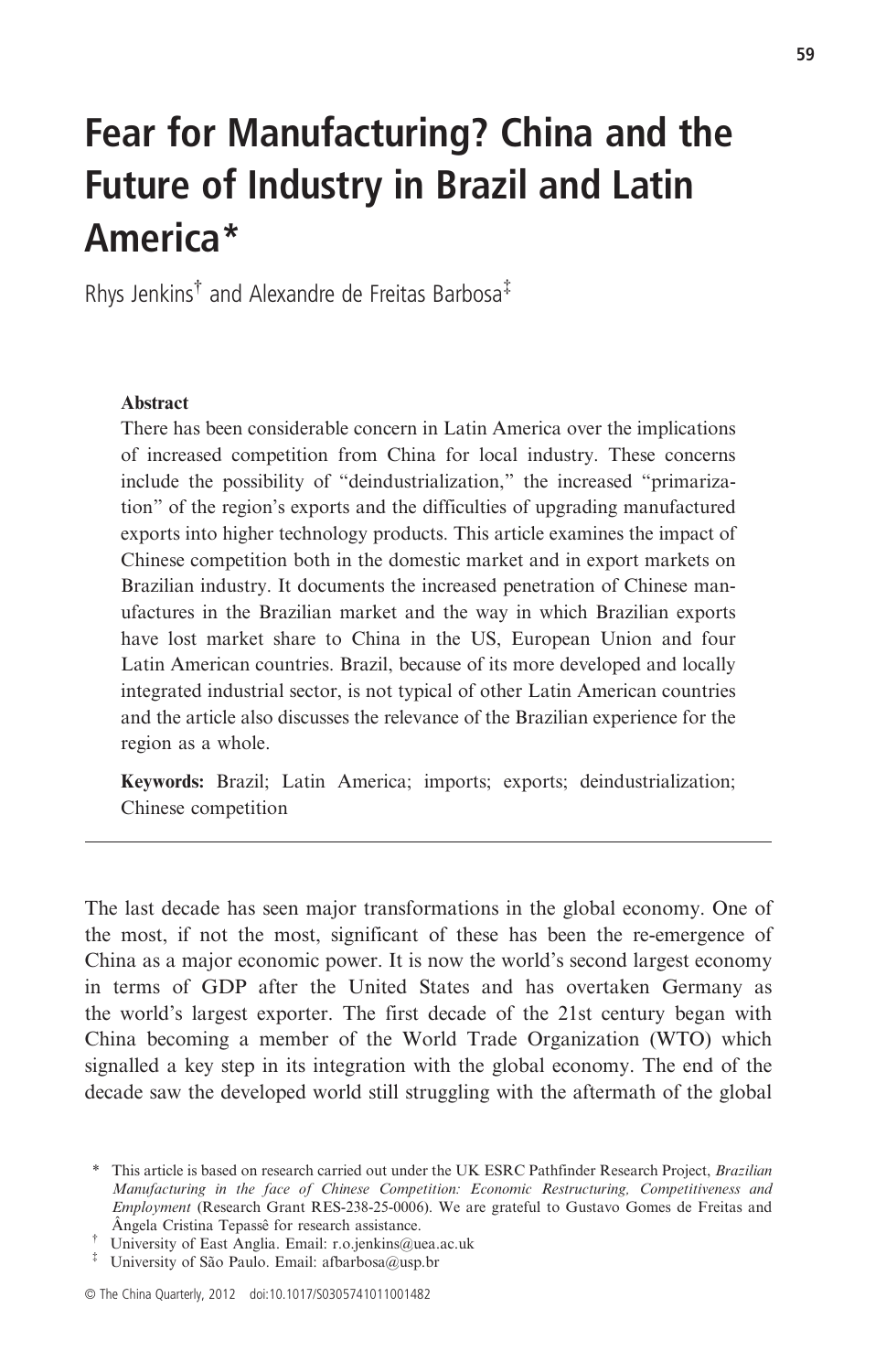financial crisis, while emerging economies, led by China and India, have recovered rapidly.

These changes have major implications for Latin America and particularly for the region's industrial development. While several Latin American countries have benefited from the rapid growth of primary product exports to meet the expanding Chinese demand for minerals and agricultural inputs, and from the higher world prices for these commodities to which China has contributed, $<sup>1</sup>$  the growth</sup> of China has posed serious challenges to Latin American manufacturers on two fronts. First, throughout the region, imports from China have grown rapidly, increasing the competitive pressures on local producers who have accused China of dumping and unfair competition. At the same time, those countries which had developed significant exports of manufactures, both to developed countries and to other Latin American countries, have also seen their foreign markets threatened by Chinese products.

Brazil, as the largest economy in the region with the most developed industrial sector in terms of size and degree of integration, is a particularly interesting case study for analysing the implications of China's expansion for Latin American manufacturing. If Brazilian industry is unable to stand up to Chinese competition, there is little hope for manufacturing in the rest of the region. However, if Brazil can use the emergence of a new manufacturing centre in the global economy to leverage its own industrial development, then this may generate opportunities for other Latin American countries.

The next section discusses the concerns that have been raised in the region over the implications of China's economic expansion for the manufacturing sector. This is followed by a more detailed analysis of the Brazilian situation, focusing on the debate over "deindustrialization" and the impact of Chinese competition in the domestic market on Brazilian manufacturers. Although there has been a significant increase in import penetration from China, the article shows that this has come partly at the expense of imports from other countries and was not leading to deindustrialization. However, a hollowing out of Brazilian manufacturing may come about if a new set of policies is not undertaken.

The article then turns to the competition faced by Brazilian exporters in their major foreign markets, the United States, European Union and other Latin American countries. While firms selling in the domestic market have been partly protected from Chinese competition by the Brazilian government, protectionist policies do not help in the case of exports. As a result, the impact of China on Brazilian exports of manufactures has been more significant and affected a wide range of industries. The final section discusses how far the Brazilian situation is representative of that in other countries in the region and what the wider implications might be for Latin America.

<sup>1</sup> R. Jenkins, "El 'efecto China' en los precios de los productos básicos y en el valor de las exportaciones de América Latina," Revista CEPAL, No. 103 (2011), pp. 77–93.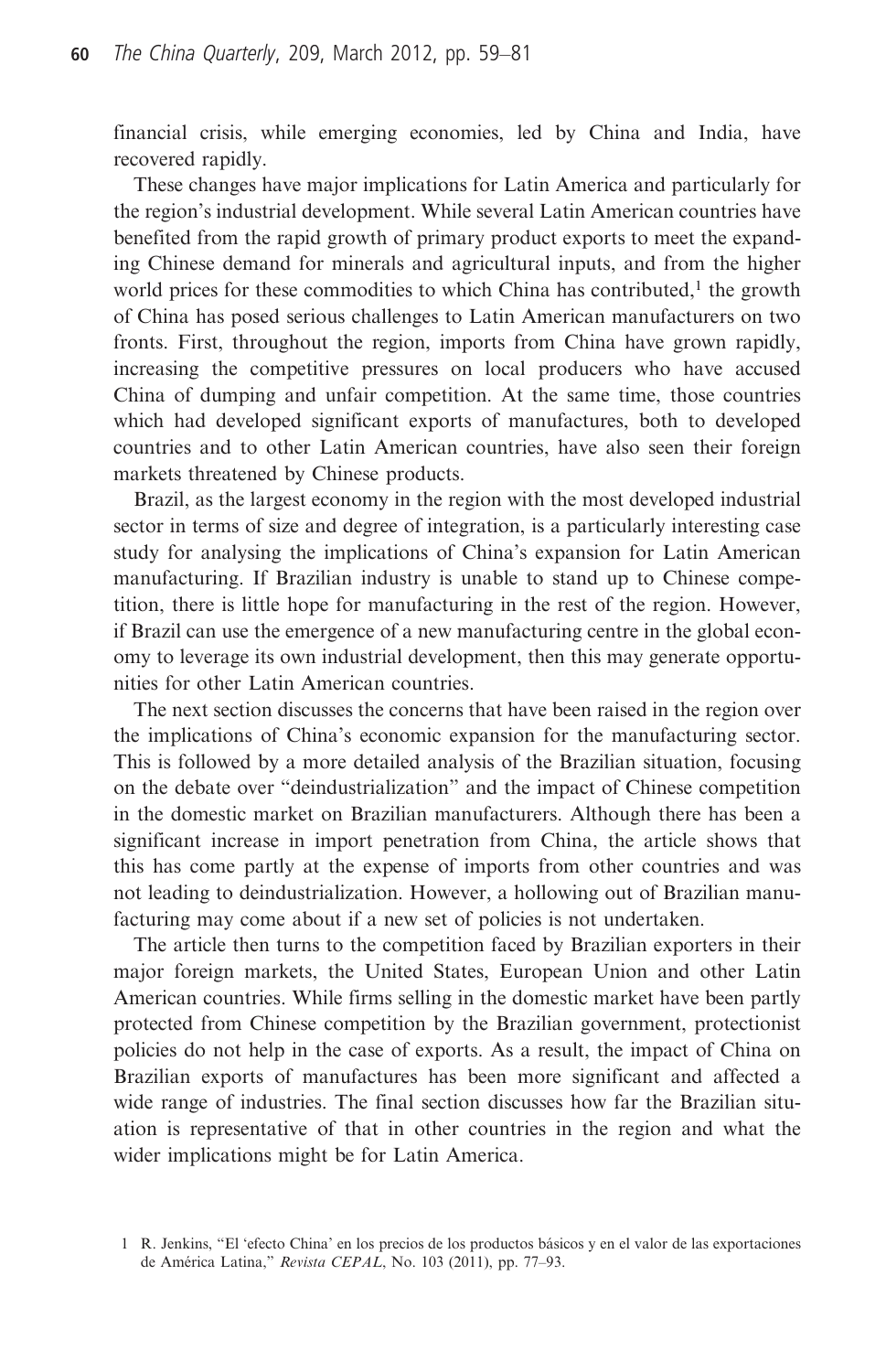# China and Latin American Manufacturing

Growing competition from China has been a cause of concern for manufacturers throughout Latin America for a number of years now. As early as 2001–03 it was being claimed that in Mexico maquiladoras on the border with the United States and electronics companies manufacturing PCs and telecommunication products in the state of Jalisco were re-locating to China with significant negative effects on employment.<sup>2</sup> Following the ending of the WTO's Agreement on Textiles and Clothing at the beginning of 2005, textile mills and clothing factories in Central America were reported to be laying off workers and closing down as a result of Chinese competition in the US market.3 The Colombian Association of Textile Producers complained that they were being displaced by Chinese products in both domestic and export markets, while in Peru the National Industry Society accused China of dumping textiles and garments at prices that did not even cover the cost of the raw materials they incorporated.<sup>4</sup> In Brazil the Federacão das Indûstrias do Estado de São Paulo and a number of sectoral associations representing industries affected by Chinese competition have called for increased government support and implementation of safeguard measures against China.5

At a regional level calls have been made for joint actions to stem the tide of Chinese competition. At the World's Eighth International Footwear Congress held in Guanajuato, Mexico in 2010, China was strongly criticized, and the president of Argentina's Chamber of Footwear called on Latin American countries to join and form a strong united front "to defend local industries from the diverse Chinese practices such as under-billing or using Panama to triangle and ship their shoes to the rest of the continent."<sup>6</sup> The president of the Mexican steel association, CANACERO, pointed to the impact that Chinese competition is having on the region's steel industry at a meeting of directors of the Instituto Latinoamerican del Fierro y el Acero in Mexico City in May 2011,<sup>7</sup> while the president of the Instituto has spoken of the need to reverse the process of deindustrialization in the region.8

Thus it is clear that the concerns of manufacturers over Chinese competition are found throughout the region from Mexico to Argentina. They are also prevalent in a wide range of industries from traditional labour-intensive activities such

<sup>2</sup> E. Dussel Peters, Economic Opportunities and Challenges Posed by China for Mexico and Central America (Bonn: German Development Institute, 2005), pp. 111–12.

<sup>3</sup> G. Thompson, "Mill closings hit hard in Central America," New York Times, 25 March 2005.

<sup>4</sup> Helen Murphy, Christopher Swann and Mark Drajem "Economic outlook: competition from China squeezes developing countries," International Herald Tribune, 2 April, 2007.

<sup>5</sup> F. Paraguassu "O tamanho de ameaca," Industria Brasileira, Abril 2007.

<sup>6</sup> "Latam shoe industry calls for 'united front' against China's disloyal practices," Montevideo: MercoPress, South Atlantic News Agency, 23 October 2010.

<sup>7</sup> CANACERO, "México y Latinoamérica preocupados por los procesos de desindustrializatión en la región," Mexico City press release, 9 May 2011.

<sup>8</sup> "Novegil alerta por proceso de desindustrialización en Latinoamérica durante congreso del acero en Brasil" press release downloaded from http://www. ternium. com. mx/saladeprensa/noticias/7470 (4 July 2011).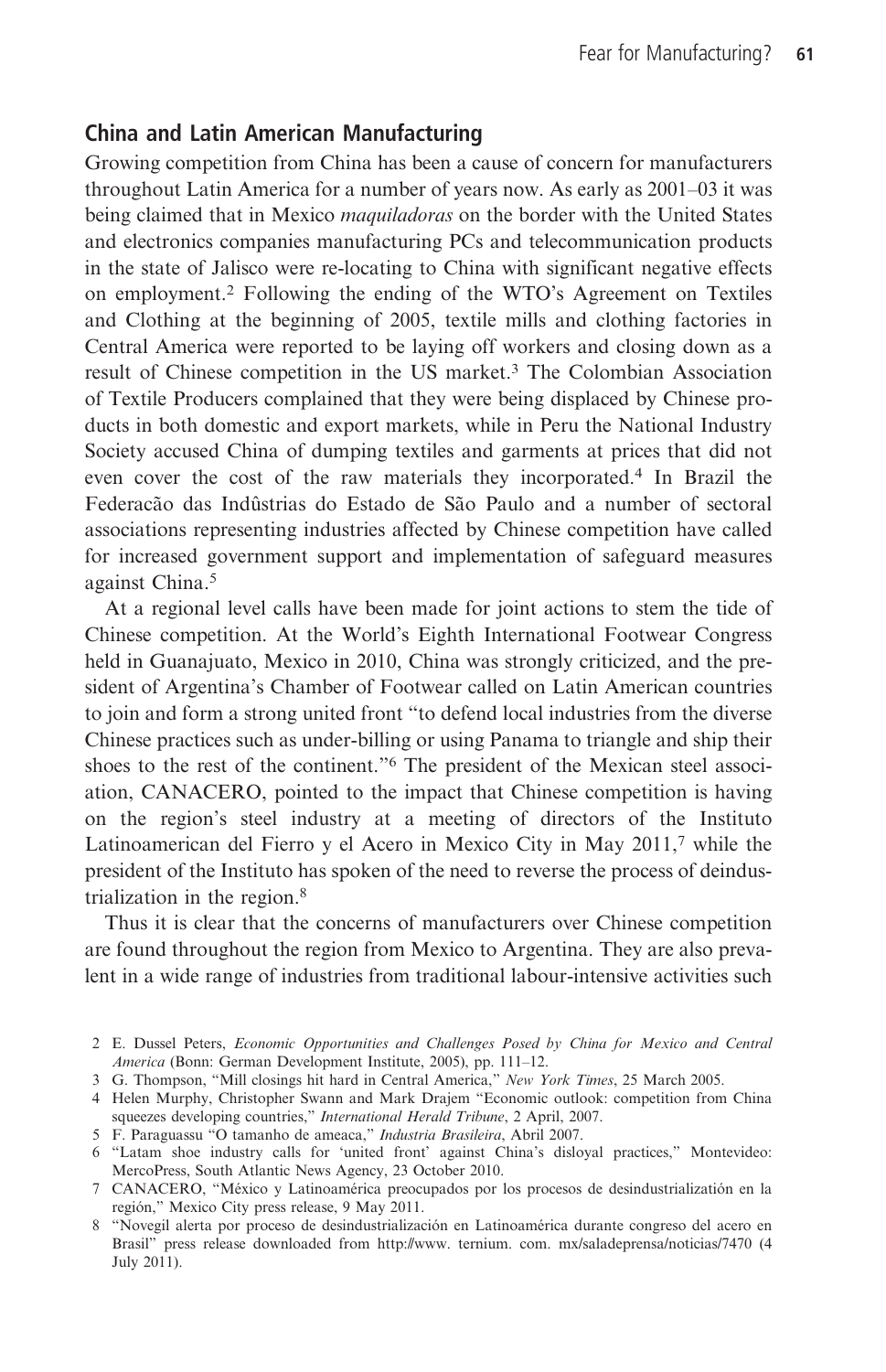as clothing, footwear and furniture to more technologically advanced and capital-intensive sectors such as steel and electrical and electronic products.

There are two distinct but related aspects to the concern of Latin American industrialists about Chinese competition. The first is the increased competition which they face in their domestic markets from Chinese products. This has led to pressure for governments to adopt protectionist measures, including application of anti-dumping and safeguard measures against imports of Chinese goods. These have been particularly frequent in Brazil and Argentina which between them accounted for over 80 per cent of the anti-dumping investigations against China in Latin America in recent years.<sup>9</sup> Nevertheless China's share in Latin American imports has increased substantially over the past decade.

The second concern is the loss of export markets to China both in the major developed country markets and in intra-regional trade. Here protectionist measures are of no assistance and the focus of industrialists' complaints tend to be on the lack of a competitive exchange rate, high local taxes and interest rates or other additional cost burdens which put Latin American exporters at a cost disadvantage vis-à-vis China.

While industrialists are concerned with their immediate economic interests and the threat that China poses to their market share and profitability, academic commentators on the impact of China on Latin America have looked beyond the effect on individual companies and industries to raise concerns over the broader systemic effects of the rise of China. Many of these concerns also pertain to the impact on the industrial sector. In a much cited article, Brazilian economist Mauricio Mesquita Moreira raised the question: "Is there a future for manufacturing in Latin America?"<sup>10</sup> Gallagher and Porzecanski have also focused on the implications of China for the future of Latin American industrialization in a recent book The Dragon in the Room.<sup>11</sup>

There are several aspects to the impact of Chinese competition which these and other authors see as negative for Latin America. First is the possible "deindustrialization" of the region's economies as local industrial production is displaced by Chinese imports. Second, the rapid movement of China up the technological ladder from labour intensive low tech products such as garments and toys to more sophisticated products such as electronics and machinery makes it more difficult for the Latin American countries to upgrade their own industries and tends to trap the region in less dynamic industrial sectors.<sup>12</sup> Finally, the combined effect of surging Chinese demand for commodities and intense competition from Chinese manufactured goods in export markets has contributed to a

12 Ibid. ch. 4.

<sup>9</sup> CEPAL, La República Popular China y América Latina y el Carbie: Hacia una nueva fase en el vínculo económico y comercial (Santiago: Naciones Unidas, 2011), p. 21.

<sup>10</sup> Mauricio Mesquita Moreira, "Fear of China: is there a future for manufacturing in Latin America?" World Development, Vol. 35, No. 3 (2007), pp. 355–76.

<sup>11</sup> K. Gallagher and R. Porzecanski, The Dragon in the Room: China and the Future of Latin American Industrialization (Stanford, CA: Stanford University Press, 2010).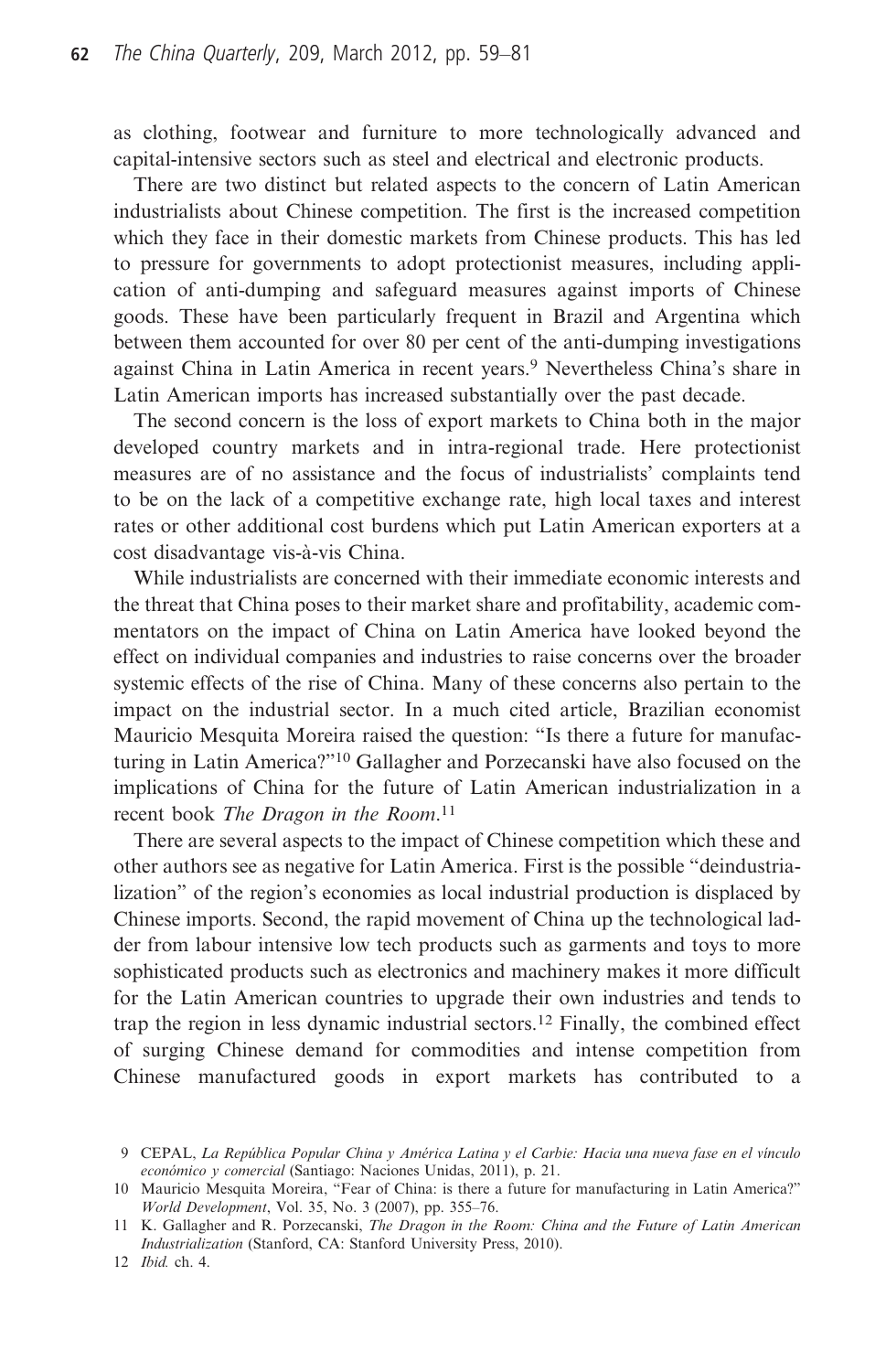"primarization" of Latin American exports, in other words an increased reliance on primary commodities as a source of foreign exchange. This is seen as bringing with it the age-old problems associated with dependence on primary products.

These arguments take us back to the original theoretical framework of the Economic Commission for Latin America (ECLAC). Although the recent improvements in the terms of trade of primary commodities, stimulated partly by China's rise, may make the emphasis on deteriorating terms of trade seem outdated, it is still necessary to consider the risk of pushing the Latin American economies into a pattern of specialization that would harm their potential for a sustainable increase in productivity levels.

The secular deterioration of the terms of trade was never seen by ECLAC as its most important cornerstone. Its founding fathers took it as an historical feature, not a universal truth. In Prebisch's original formulation in 1949,<sup>13</sup> what mattered was the fact that international prices did not follow the trends in productivity in that specific context. As a consequence, the only way out, at that point, was industrialization. The underlying structural problem was the concentration of productivity gains at the centre, which at that time manifested itself through the worsening of the terms of trade, backed by different social coalitions in the centre as well as at the periphery. While the deteriorating terms of trade helped to attack comparative advantage theory at that time,<sup>14</sup> it does not necessarily follow that the opposite trend supports it, since productivity gains may be concentrated through other mechanisms today.

The risk is that this new "visible hand of China," if accepted passively, could bring about a less integrated productive structure and although economic growth might increase, this could be accompanied by increases in the levels of inequality in Latin America, already the highest in the world. As Fajnzylber<sup>15</sup> recognized in the late 1970s, in the context of arguing the case for adding more value to the region's natural resources as a way of increasing its participation in the world economy, the very engine of social and economic transformation should be sought in endogenous factors.

Not all commentators shared the view that China would have such a negative impact on Latin America or on the industrial sector in particular. Studies from the World Bank<sup>16</sup> and the OECD<sup>17</sup> present a more optimistic picture. They argue that on the whole the Latin American economies are complementary to, rather than competitive with, China (with the important exception of Mexico

<sup>13</sup> R. Prebisch, "El Desarrollo Econômico de la América Latina y algunos de sus Principales Problemas," in Cincuenta Años de Pensamiento en la CEPAL – Textos Seleccionados, Vol. 1 (Santiago: CEPAL, 1998).

<sup>14</sup> R. Bielschowsky, Pensamento Econômico Brasileiro: O Ciclo Ideológico do Desenvolvimentismo (Rio de Janeiro: Contraponto, 1995), 2nd ed.

<sup>15</sup> F. Fajnzylber, "Industrialización en América Latina: de la 'Caja Negra al Casillero Vacío'," in Cincuenta Años de Pensamiento en la CEPAL – Textos Seleccionados, Vol. 2. (Santiago: CEPAL, 1998).

<sup>16</sup> D. Lederman, M. Olarreaga and G. Perry (eds.), China's and India's Challenge to Latin America: Opportunity or Threat? (Washington, DC: The World Bank, 2009).

<sup>17</sup> Javier Sanitso (ed.), The Visible Hand of China in Latin America (Paris: OECD, 2007).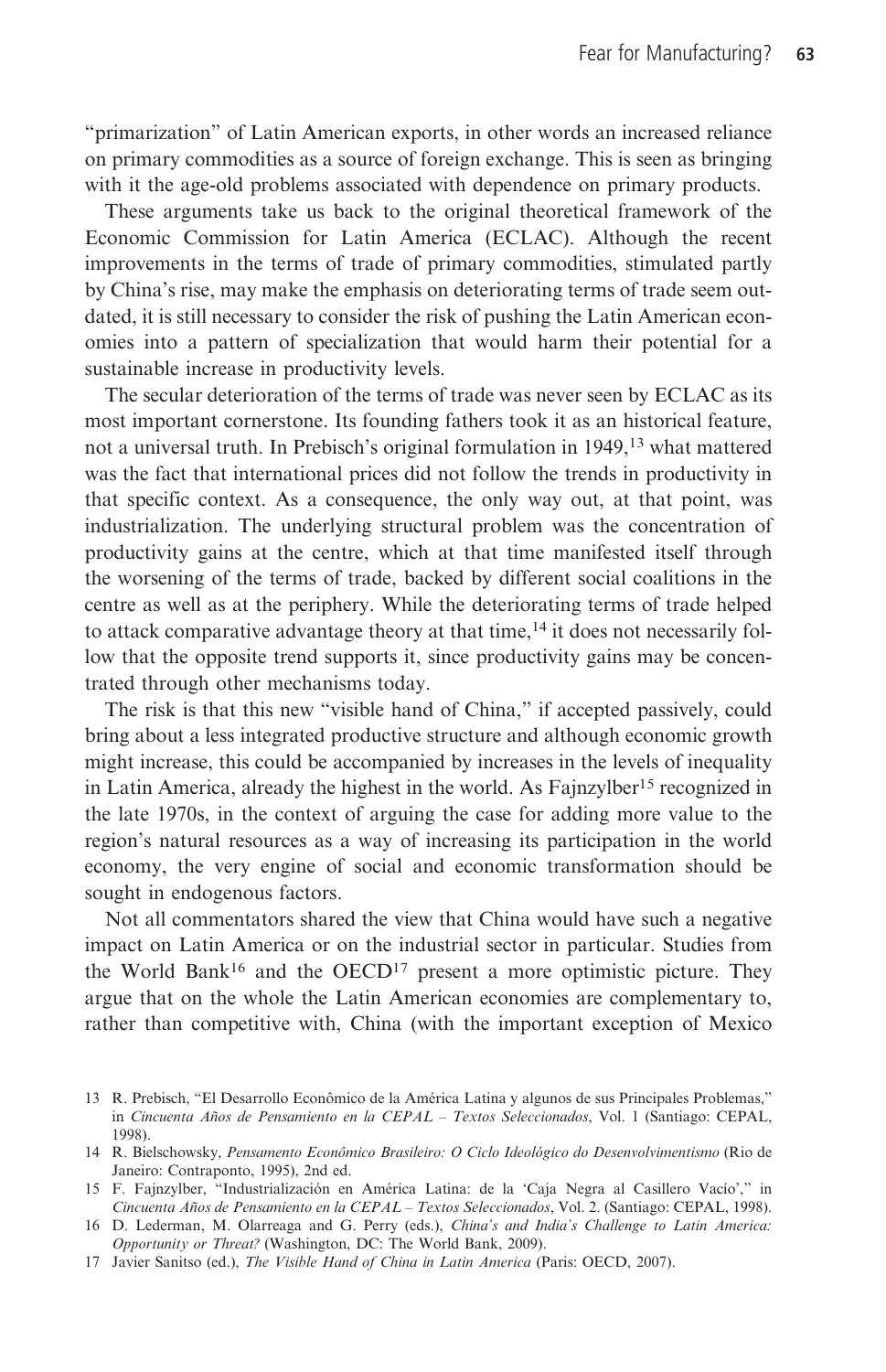

Figure 1: China and Hong Kong's Exports to Latin America, 1990–2010

whose relationship is much more one of competition). As a result the negative impacts on the region are outweighed by the gains to exporters of primary commodities and to consumers who benefit from Chinese competition in the domestic market. In the Brazilian case it has also been claimed that imports of capital goods and intermediate products which make up the bulk of imports from China can help increase the competitiveness of Brazilian industry.<sup>18</sup>

## The growing penetration of the Latin American market by Chinese goods

The growth of Chinese exports to Latin America over the past decade has been dramatic. Although these fell in 2009 as the global financial crisis led to an economic slow-down in the region, they bounced back sharply in 2010 to around \$175 billion, more than 15 times their level in 2000 (see Figure 1). As Table 1 shows, China is amongst the top three sources of imports for all the major Latin American countries and its share of the region's imports has increased five-fold to 12.5 per cent in 2009.

Although some of the increase in China's share of Latin American imports may have been at the expense of other exporters to the region, this by no means explains all its growth. Another way of looking at the increased level of

IMF, Direction of Trade Statistics. (colour online)

<sup>18</sup> "China has become a strategic supplier for Brazilian manufacturers in diverse sectors, which have benefited from the low cost of Chinese products to guarantee technological renovation and expansion of Brazil's industrial base," Conselho Empresarial Brasil-China, China-Brazil Trade Report, Year 1, Issue 1 (2008), p. 4.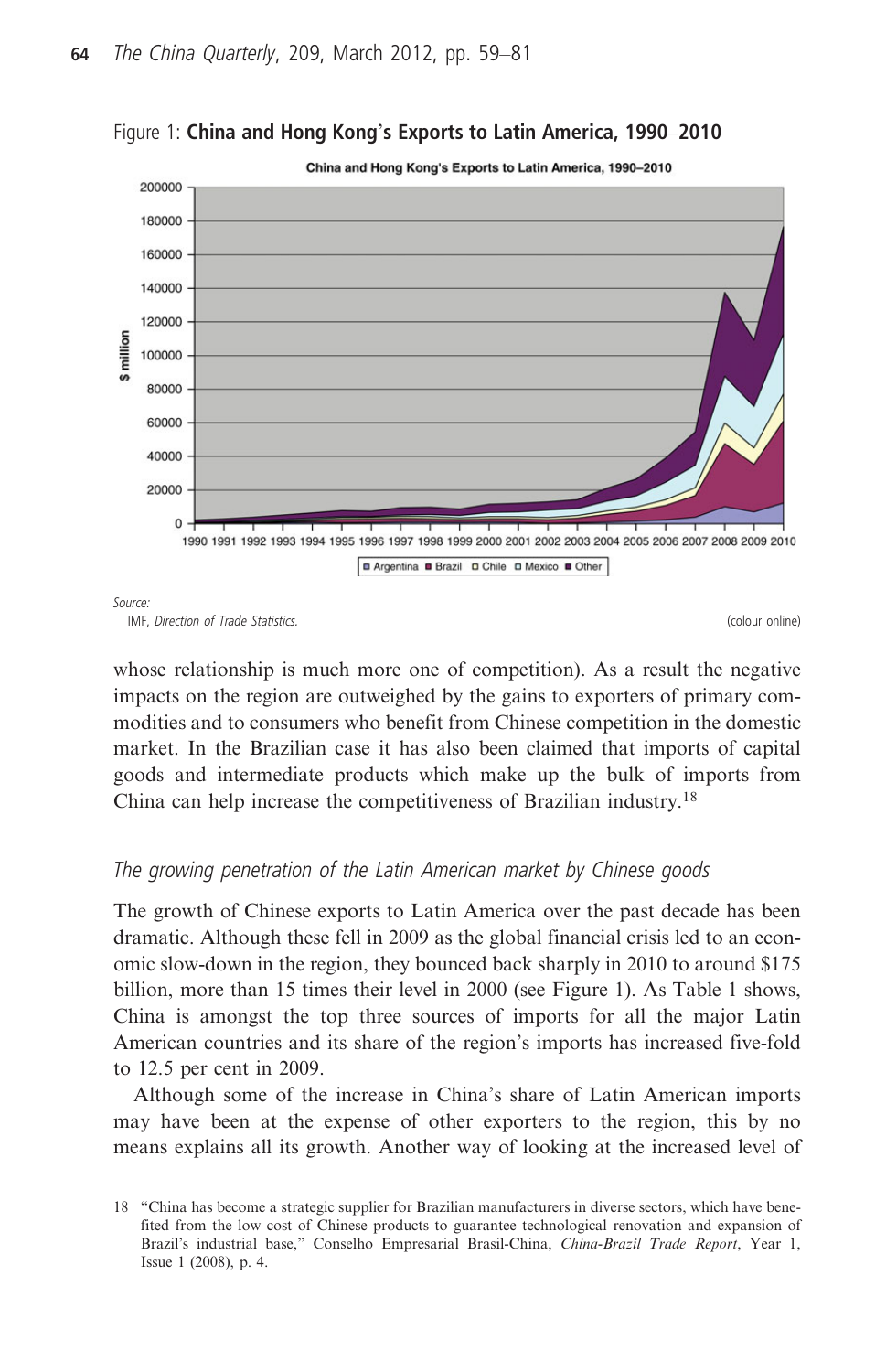|                | Ranking |                |      | Value (%) |  |
|----------------|---------|----------------|------|-----------|--|
|                | 2000    | 2009           | 2000 | 2009      |  |
| Argentina      | 4       | 3              | 4.8  | 12.5      |  |
| <b>Bolivia</b> |         | 4              | 3.5  | 4.3       |  |
| <b>Brazil</b>  | 11      | $\overline{2}$ | 2.8  | 13.0      |  |
| Chile          | 4       | $\overline{2}$ | 5.4  | 11.8      |  |
| Colombia       | 9       | 2              | 2.3  | 11.5      |  |
| Mexico         |         | $\overline{2}$ | 1.9  | 14.0      |  |
| Paraguay       | 3       |                | 11.4 | 30.3      |  |
| Peru           | 9       | 2              | 4.3  | 15.1      |  |
| Uruguay        |         | 3              | 4.1  | 10.3      |  |
| Venezuela      | 18      | 3              | 2.0  | 9.6       |  |

Table 1: China's Position in Imports of Major Latin American Markets

Sources:

Ranking – CEPAL China y América Latina, Cuadro 4; Share – IMF, DOTS.

import penetration from China is as a share of the total domestic consumption of manufactured goods, and although this is much lower than the Chinese share of imports, by definition, it has nevertheless also increased significantly. The next section considers the extent and consequences of competition from Chinese imports for Brazilian manufacturing in more detail.

## Chinese competition in Latin America's export markets

Much of the debate on the impact of China on Latin American industry has been focused on the effects on exports of manufactures to third markets. China's share of imports to the US doubled from around 10 per cent in 2001 when it joined the WTO to almost 20 per cent in 2009.<sup>19</sup> Its share of the EU's imports also almost doubled from just over 8 per cent to almost 16 per cent over the same period.20 As noted above, China's share of Latin American imports has increased even more rapidly, from 2.6 per cent in 2000 to 12.5 per cent in 2009.

The academic debate revolves around the extent to which these Chinese imports to the major developed country markets compete with the products that the Latin American countries export to those markets. Early studies concluded that Latin American economies, with the notable exception of Mexico, were less likely to be affected by Chinese competition than other economies, particularly those in Asia or Eastern Europe.<sup>21</sup> Most of these studies used a flawed

<sup>19</sup> Own elaboration from USITC database. Import data refer to China and Hong Kong.

<sup>20</sup> Own elaboration from EU COMEXT database. Import data refer to 15 EU countries' imports from China and Hong Kong.

<sup>21</sup> See e.g. Jorge Blázquez-Lidoy, Javier Rodríguez and Javier Santiso, "'Angel or devil?' China's trade impact on Latin American emerging markets," in Javier Sanitso (ed.), The Visible Hand of China in Latin America (Paris: OECD, 2007), pp. 45–83; Patricio Meller and Gabriela Contreras, "La competitividad de las exportaciones chinas en los mercados de Estados Unidos y Japon," CIEPLAN Serie Estudios Socio/Económicos No. 16 (2003); P. K. Schott, The Relative Competitiveness of China's Exports to the United States vis á vis Other Countries in Asia, the Caribbean, Latin America and the OECD (New Haven: Yale School of Management, mimeo, 2004).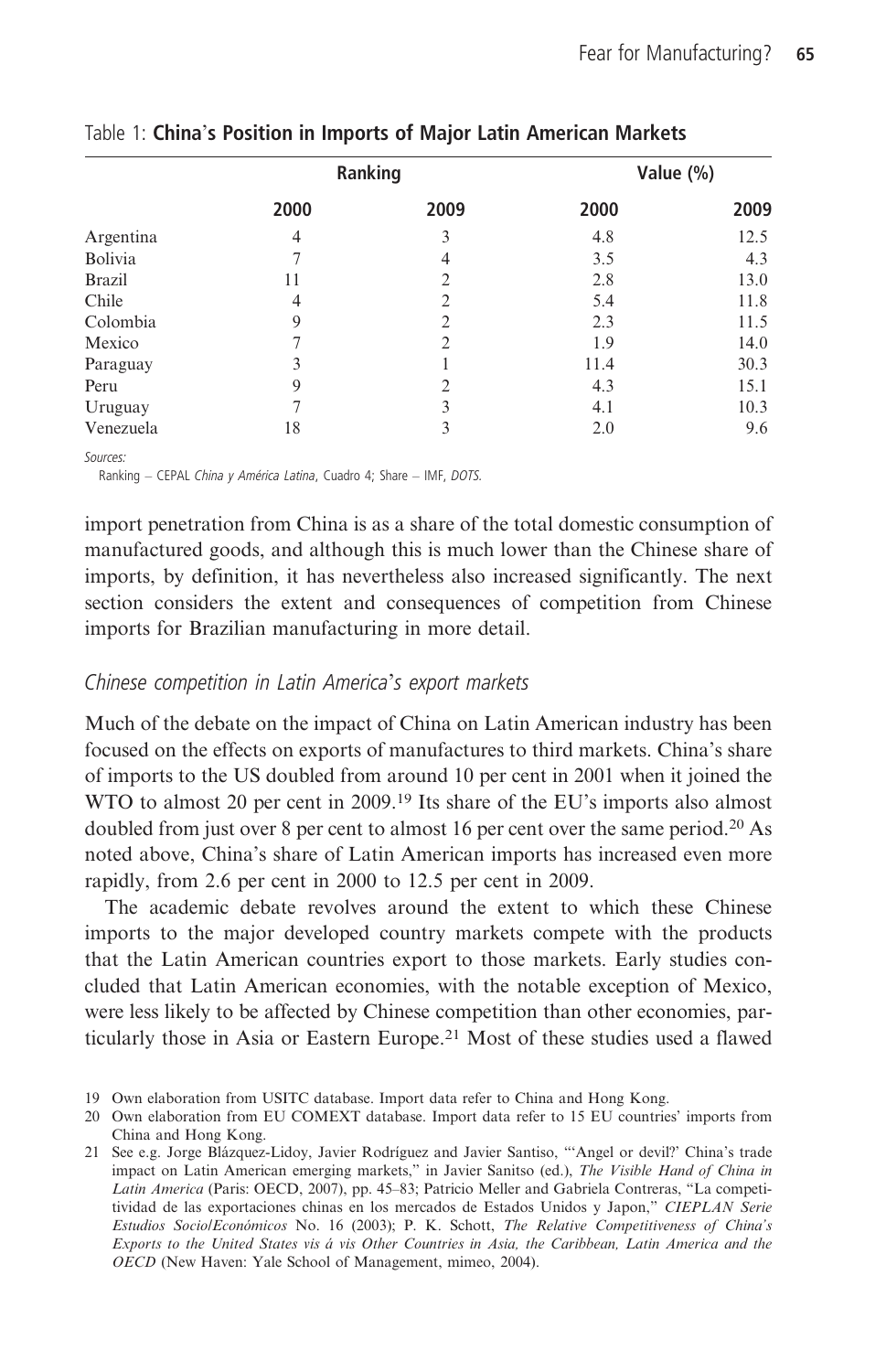measure of the extent of competition between China and the various Latin American countries, the Export Similarity Index.<sup>22</sup> However Lall and Weiss, using a different methodology based on analysing changes in the world and US market shares of China and Latin American countries, came to a similar conclusion: "The direct threat to exports to third country markets appears small: Latin America and the Caribbean's (LAC's) trade structure is largely complementary to that of China."<sup>23</sup>

Such optimistic conclusions were at odds with the growing complaints from industrialists about the loss of export markets to China and evidence of the relocation of some production to China. A number of more recent studies, using different indices and methodologies and more up-to-date data, have also questioned the optimism of the earlier research. These later studies suggest that the impact of Chinese competition on Latin American exports to the United States has been more serious than originally predicted, both in terms of the range of industries and the number of countries affected.24 There have so far been relatively few studies looking at the effects of China on Latin American exports to other markets such as the EU and on intra-regional trade, but the evidence also suggests that some Latin American countries face significant Chinese competition in those markets too.25 The impact of Chinese competition on Brazilian exports to the US, EU and several Latin American countries is considered in more detail below.

# China and the Singularity of Brazilian Manufacturing

Since 2006, there has been a heated debate in Brazil over what some analysts depict as the "deindustrialization" of the country's economy,26 paralleled by a

- 22 For a critique of the use of the ESI to measure the extent to which countries' exports are exposed to competition from China, see R. Jenkins, "Measuring the competitive threat from China for other southern exporters," The World Economy, Vol. 31, No. 10 (2008), pp. 1351-66.
- 23 Sanjaya Lall and John Weiss, "China's competitive threat to Latin America; an analysis for 1990– 2002," Oxford Development Studies, Vol. 33, No. 2 (2005), p. 163.
- 24 C. Freund and C. Ozden, "The effect of China's exports on Latin American trade with the world," and G. Hanson and R. Robertson, "China and the recent evolution of Latin America's manufacturing exports" both in D. Lederman, M. Olarreaga and G. Perry (eds.), China's and India's Challenge to Latin America: Opportunity or Theat? (Washington, DC: The World Bank, 2009); R. Jenkins, "China's global growth and Latin American exports," in A. Santos Paulino and G. Wan (eds.), The Rise of China and India (Basingstoke: Palgrave, 2010); Gallagher and Prozecanski, Dragon in the Room, ch. 3.
- 25 On competition between China and the Latin American countries in the EU see R. Jenkins, "Chinese competition and Latin American exports to the United States and the European Union," paper presented at the workshop "From the Great Wall to the New World: China and Latin America in the 21st century" held at UCLA, 15–16 April 2011. On competition with intra-regional exports in Latin America see Gallagher and Porzecanski, Dragon in the Room, pp. 51–56.
- 26 For a review of this debate, one of the principal advocates of the deindustrialization thesis is L.C. Bresser Pereira, "Brasil Vive Desindustrialização," in Folha de São Paulo, 28 August 2010; a critical view is expressed by A. Nassif, "Há Evidências de Desindustrialização no Brasil?" Brazilian Journal of Political Economy, Vol. 28, No. 1 (2008); and R. Bonneli and S.A. Pessoa, Desindustrialização no Brasil: um Resumo da Evidência, Texto para Discussão, No. 7 (Rio de Janeiro: IBRE/FGV, 2010); a more subtle approach, defending the approach of a "relative deindustrialization" can be found in J. Almeida, P. Carvalho and C. Feijó, Ocorreu uma Desindustrialização no Brasil? (São Paulo: IEDI, 2005).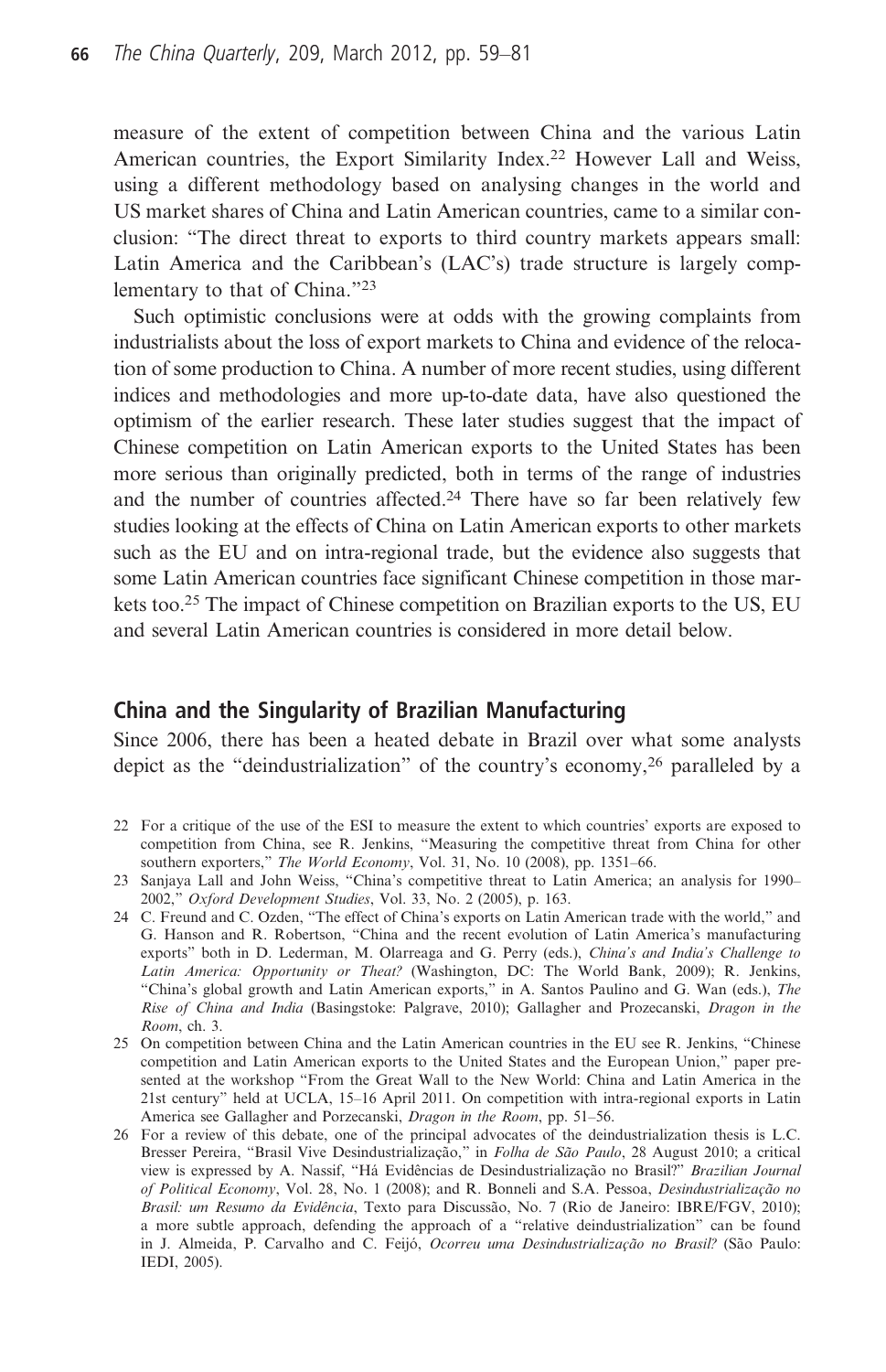"primarization" of its exports. Although these concepts capture some aspects of reality, they hamper understanding of the complete picture, namely the new dynamics of the Brazilian economy and the role played by manufacturing.

China has increasingly been seen as a factor (together with the overvalued exchange rate) contributing to these trends. However it can be argued that Brazil's asymmetrical relation with China arises from the different patterns of development and integration with the world economy followed by the two countries in the recent past. In addition, the deindustrialization thesis cannot be accepted without a deeper understanding of the way in which different sectors of Brazilian manufacturing have been affected by Chinese competition in the domestic and external markets over the past decade.

This section sheds some light on the nature of the industrialization process from 1930 to 1980, and the adjustment to the new international context in the 1990s, in order to show how and why manufacturing has been able to recover since 2003 and even after the financial crisis. It seems more accurate to discard the deindustrialization thesis and to consider two alternative patterns that may be followed in the near future: a "hollowing out" of the manufacturing sector; or its reshaping through the maintenance of some integrated, but increasingly reduced, productive chains and by taking advantage of the internal market in order to foster the development of new technologies. These alternatives provide some space for action on the part of government – macroeconomic, industrial and technological policies – and of other economic actors as well. The pattern that emerges depends on how Brazilian industry adapts and reinvents itself in order to face increasing Chinese competition.

The Brazilian case is not only different from others in Latin America but may also affect – through the regional integration processes – the very nature of the Chinese impact on the whole region. Barros de Castro<sup>27</sup> has argued that the less developed and diversified an economy on the eve of entry into a global economy increasingly redefined by China, the faster it will grow, provided it can meet the profile and the magnitude of Chinese demand. For instance, economies that have already undergone deindustrialization or that did not advance to the more complex stages of import-substitution, such as Chile and Peru, were able to adapt to this new context without serious disruptions to domestic production; whereas, in the cases of Argentina, Brazil and Mexico, China's rise tends to bring about more traumatic structural adjustments. Of the latter, Brazil is the only one to preserve a coherent and partly integrated manufacturing industry, driven by the internal market and not excessively reliant on manufactured exports.

A number of writers28 have shown the way in which from the 1930s Brazil, unlike most other Latin American countries which only managed to build up

<sup>27</sup> A. Barrros de Castro, "From semi-stagnation to growth in a Sino-centric market," Brazilian Journal of Political Economy, Vol. 28, No. 1 (2008).

<sup>28</sup> For this debate, see C. Furtado, A Economia Latino-Americana: Formação Histórica e Problemas Contemporânenos (São Paulo: Companhia Editora Nacional, 1986), 3rd ed.; I. Rangel, "Economia: Milagre e Antimilagre (1985)," in Obras Reunidas, Vol. 1 (Rio de Janeiro: Contraponto, 2005); M.C.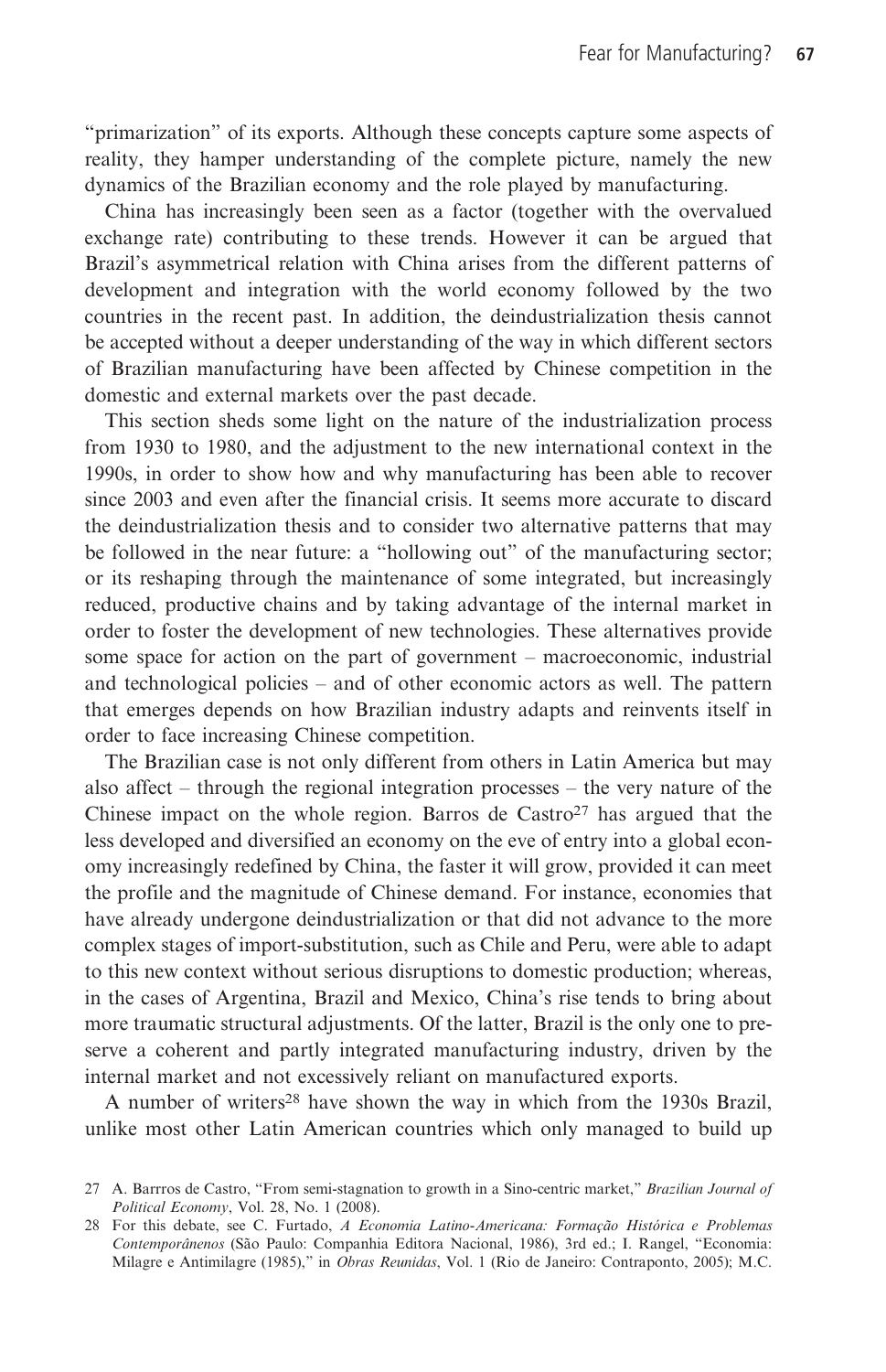"enclave industries," experienced an "authentic industrial transformation." Their interpretations are useful in the current debate in Brazil and the rest of Latin America. In countries such as Chile, Colombia, Peru and Venezuela where manufacturing never matured, industrial regression was a real possibility. This was not the case in Brazil and even the competitive pressures of the 1990s were not enough to do away with it.

Nevertheless, the political battle was won by those who regarded Brazilian industry as inefficient, seeking quasi-rents and struggling for self-reliance. They were able to implement the Real Plan, which was more than a stabilization policy and paved the way for a new insertion into the global economy and a new model of development through opening the internal market, attracting FDI and privatization as part of a strategy to increase productivity and competitiveness. A falling share of manufacturing in GDP was seen as a natural outcome of this new approach and was not considered a problem by the proponents of the Real Plan since Brazil, it was argued, had over-industrialized.<sup>29</sup>

Manufacturing was the sector most severely affected by the new competitive pressures brought about by the combination of an overvalued currency, high interest rates and falling tariffs during the 1990s. Despite this the share of manufacturing in GDP which had fallen in the late 1980s, before the opening of the economy, remained almost stable during the 1990s.<sup>30</sup> Manufacturing has boomed again between 2004 and 2008, and has created more than two million jobs during this period. Sectors defined as differentiated (machinery and electronics), labourintensive (garment, textile, footwear, food and beverages) and scale intensive (automotive, steel and chemicals) grew faster than or very close to the manufacturing average in terms of value-added and employment, despite rapid growth of imports from China (Table 2).

Thus, even though Brazil is not deindustrializing, its manufacturing industry needs to adapt its structure to a new context of more dynamic internal growth and increasing Chinese competition. Otherwise, the industrial structure will be hollowed out, and the investment rate could increase without bringing about a faster economic growth and with the side-effect of a mounting current account deficit. In this situation, employment growth would not be as dynamic as before, as the multiplier effect would be exported. The specific features of the Brazilian economy derive from the more diversified structure of Brazil's exports – including a wide array of commodities needed by China – the greater scale and level of integration across its production chains, especially in manufacturing, and the fact

footnote continued

Tavares, Da Substituição de Importações ao Capitalismo Financeiro (Rio de Janeiro: Zahar Editores, 1973), 2nd ed.; A. Barros de Castro and F.E. Pires de Souza, A Economia Brasileira em Marcha Forçada (São Paulo: Paz e Terra, 2004), 3rd ed.

<sup>29</sup> This view is expressed by G. Franco, O Desafio Brasileiro: Ensaios sobre Desenvolvimento, Globalização e Moeda (São Paulo: Editora 34, 1999).

<sup>30</sup> Bonneli and Pessoa. Desindustrialização no Brasil; Nassif, "Há Evidências de Desindustrialização."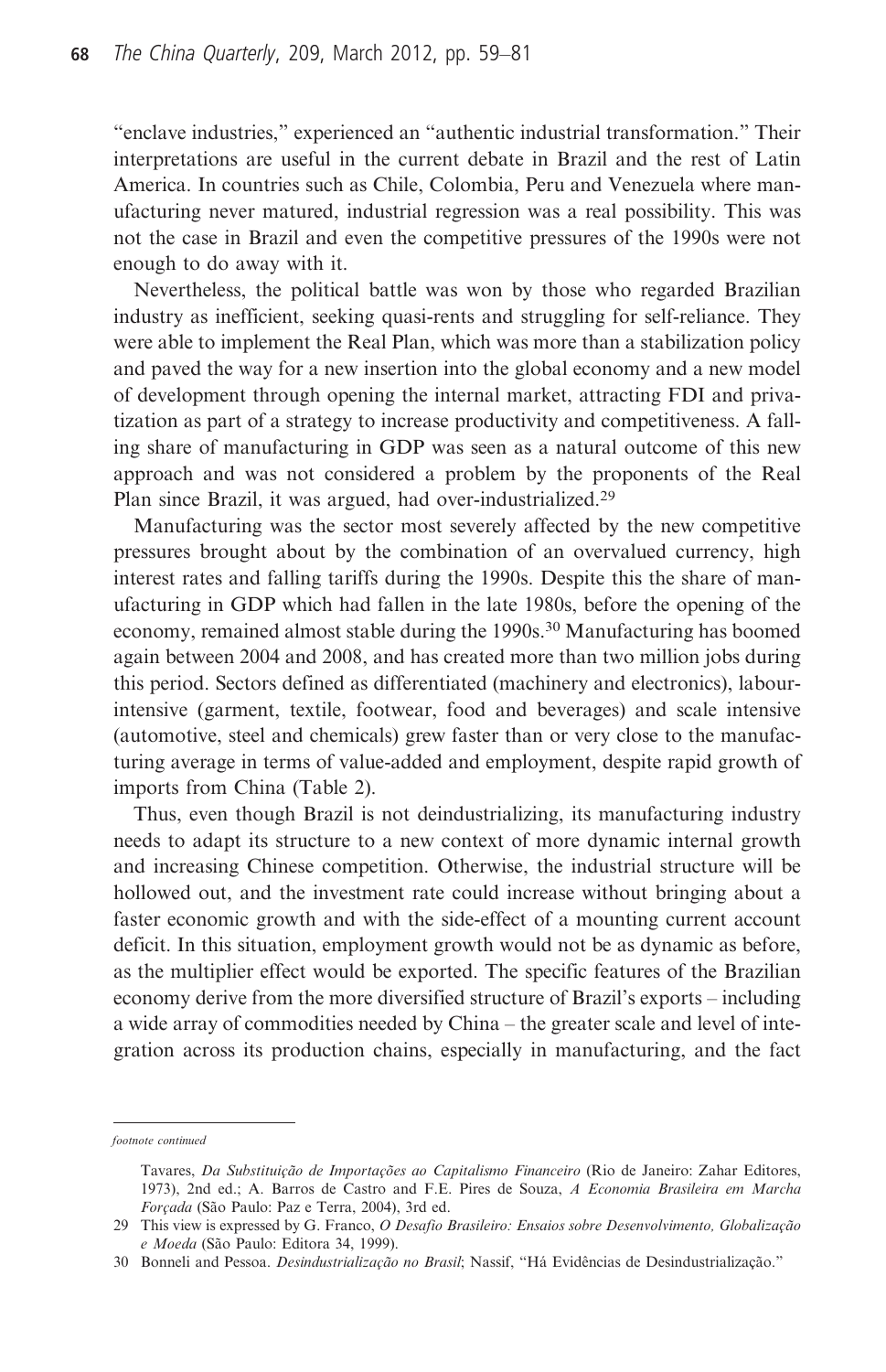Indicator/type of Industry Science-based Resource-based Differentiated Scale-intensive Labour-intensive Industrial value-added 0.65 2.97 11.35 4.22 6.49 Employment 3.56 5.34 7.74 4.36 4.22 EXPORT\_DEST\_World 3.04 1.60 2.03 0.87 −4.70 EXPORT\_DEST\_China 20.91 3.27 −13.16 −22.03 −1.71 IMPORT\_ORIG\_World 3.44 3.71 13.07 6.36 11.44 IMPORT\_ORIG\_China 16.44 −0.52 55.69 36.94 42.82

Table 2: Data on Industrial Perfomance of Different Sectors by Type of Technology\* on an Year Basis for the Period 2003–2007 (%)

#### Note:

\* Classification taken from Nassif, Evidências de Desindustrialização.

Source:

PIA/IBGE and Aliceweb/MDIC. Elaborated for the ESRC/Cebrap project.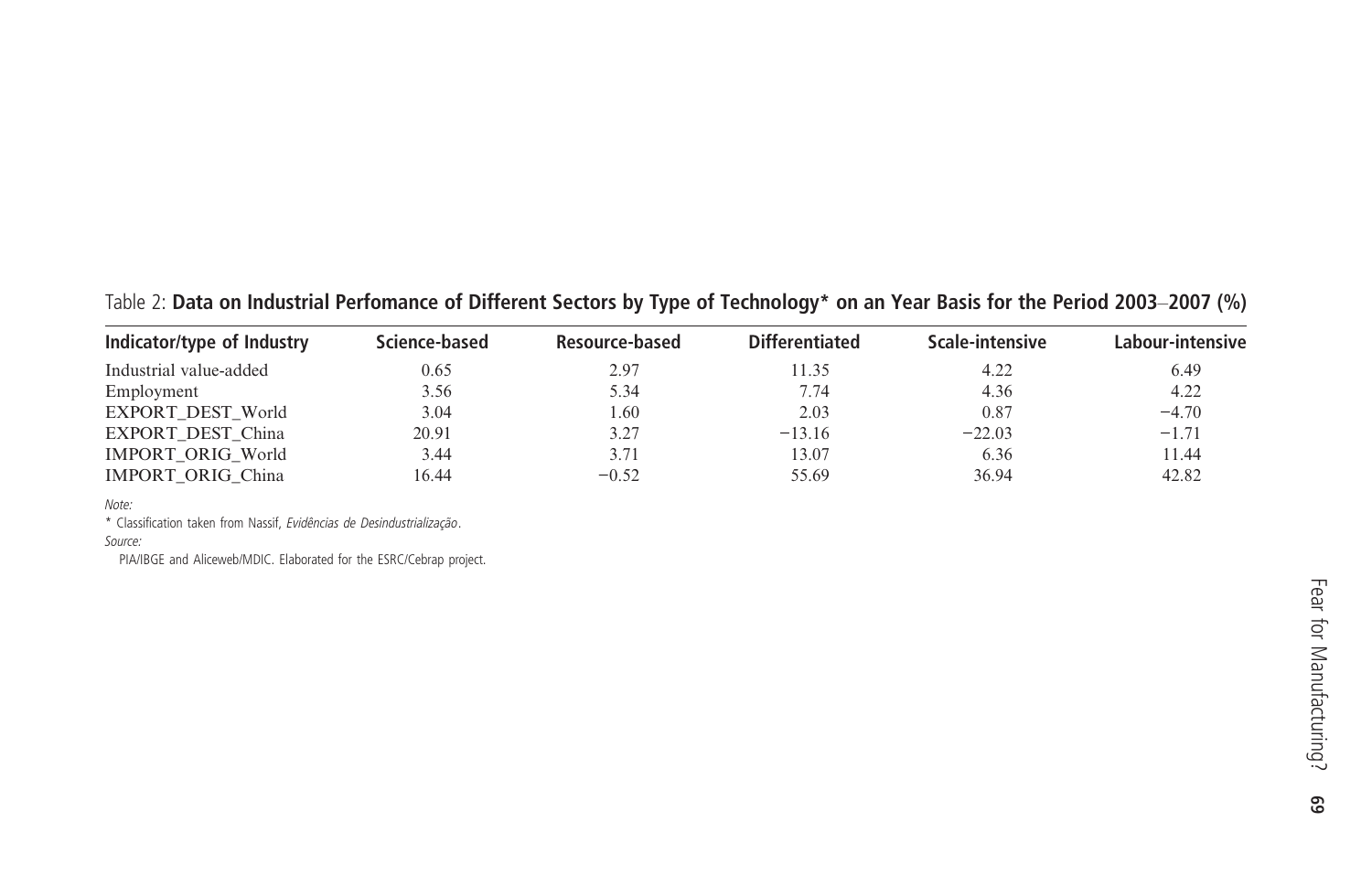

Figure 2: Brazilian Trade with China, 1996–2007 (US\$ billion)

#### Source:

Aliceweb/MDIC. Elaborated for the ESRC/Cebrap project. The colour online colour online)

that Brazil's manufactured exports, which go mainly to other Latin American countries, partly coincide with what these countries import from China.

To sum up, we should stress that although Brazil exports mainly commodities to China, it still has a coherent industrial structure, mainly supplying the national and regional markets. Brazil also manages to have its big "multinational stars," which have accessed the Chinese market mainly through joint ventures with Chinese companies. On the other hand, Chinese investments, although rising recently, are mainly concentrated on commodities and mainly involved mergers and acquisitions. Some Chinese manufacturers (from the automotive and electronic sectors) are beginning to come in as well, albeit more slowly, through trade representatives or small green-field investments.<sup>31</sup>

## Chinese competition in the Brazilian market

Figure 2 shows the rapid growth of trade between Brazil and China, particularly over the past decade. It also shows that Brazil enjoyed a trade surplus with China for most of the period, although this declined from its peak in 2003 as the Brazilian economy recovered, turning into a deficit of around US\$4 billion in 2008. In 2009 this returned to surplus but it seemed that only a combination of slow growth in Brazil and a still dynamic Chinese economy would be able to assure a trade surplus for Brazil.<sup>32</sup> However, the data for 2010 presented a new scenario: a growing deficit in manufactured goods more than offset by Brazilian commodity exports, which can only be explained by its ability to supply

<sup>31</sup> CEBC, Investimentos Chineses no Brasil: uma Nova Fase da Relação Brasil-China (Rio de Janeiro: CEBC, 2011).

<sup>32</sup> A.F. Barbosa, and A.C. Tepassê, "O Ciclo da Economia Global e as Relações Comerciais entre Brasil e China," in Henrique Altemani (ed.), China e Índia na América Latina – Oportunidades e Desafios (Curitiba: Juruá Editora. 2009).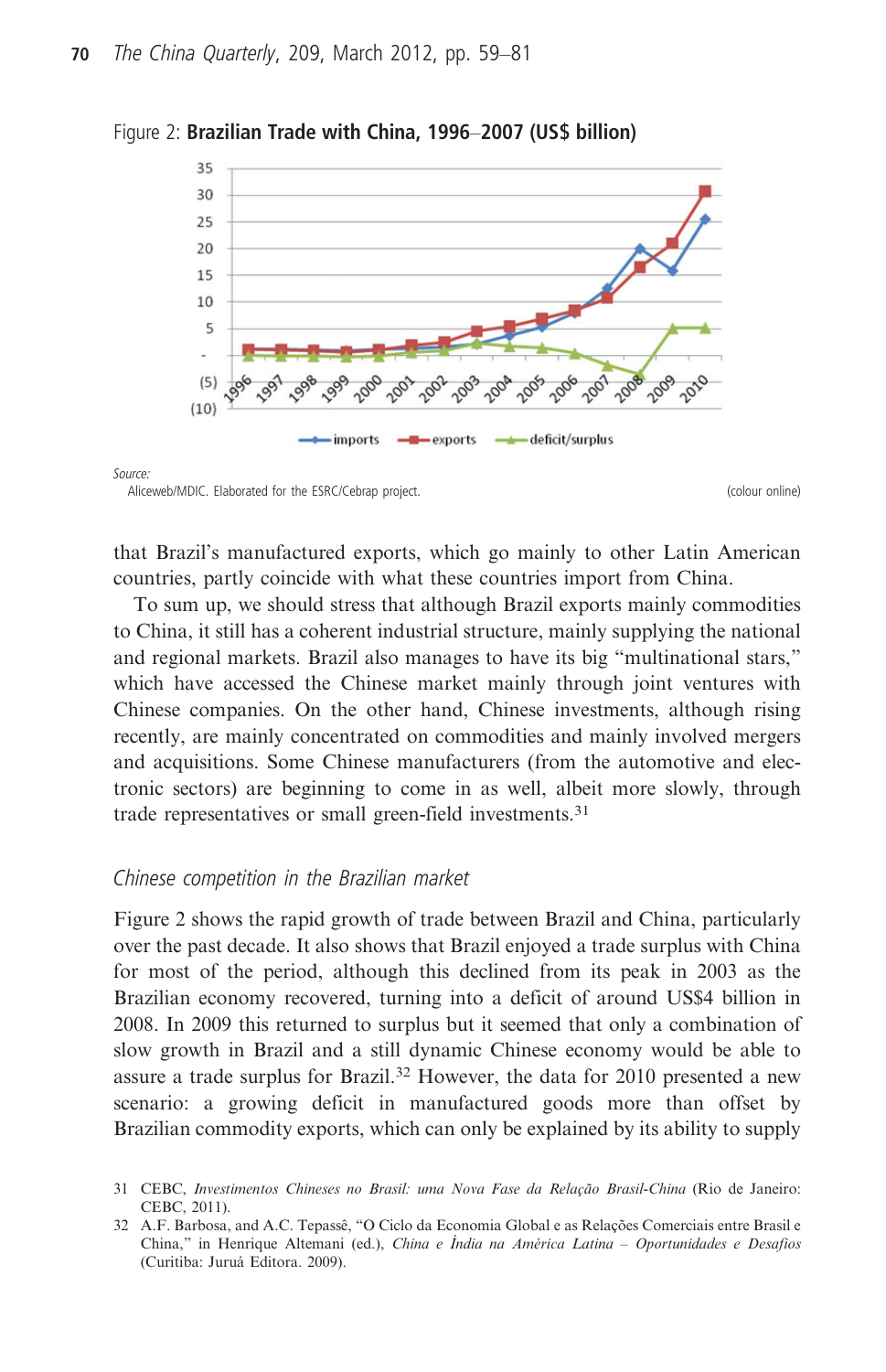

Figure 3: China's Share in Total Brazilian Manufactured Exports and Imports, 1996–2010 (%)

Source:

Aliceweb/MDIC. Elaborated for the ESRC/Cebrap project. The colour online colour online)

more primary products, adding crude oil to the basket of Brazilian exports to China.

The picture for trade in manufacturing is totally different. China's share of Brazilian imports of manufactures rose from less than 2 per cent in 1996 to 16 per cent in 2010, while exports to China accounted for only 4.5 per cent of total Brazilian exports of manufactures (see Figure 3).<sup>33</sup> As a result Brazil had a substantial trade deficit with China in manufactured goods of US\$15 billion in 2008, which fell to US\$10 billion in 2009 as the economy slowed down in the midst of the international crisis (Figure 4). In 2010 internal demand boomed and, aggravated by the overvalued Real, Brazil's overall trade deficit in manufacturing jumped to US\$30 billion of which China accounted for two-thirds (US \$19.5 billion).

We turn now to the types of manufactured goods that Brazil imports from China. Figure 5 shows that it is not durable and non-durable consumer goods that have led to the growing Brazilian deficit. In 2010, the deficit in intermediate goods came to US\$10.7 billion with a further US\$5.4 billion in capital goods, so that between them these accounted for 82 per cent of the overall trade deficit with China in manufacturing. Looking in more detail at the sectors with the largest trade deficit, these tend to be mainly in machinery and parts and components for the electronics industry, followed by intermediate goods for the steel and chemical industries (Table 3).

In contrast to the deindustrialization thesis, the significant share of intermediate and capital goods in Brazil's imports might imply that China was bringing

<sup>33</sup> Even this figure may be somewhat exaggerated since it includes a lot of semi-manufactured products.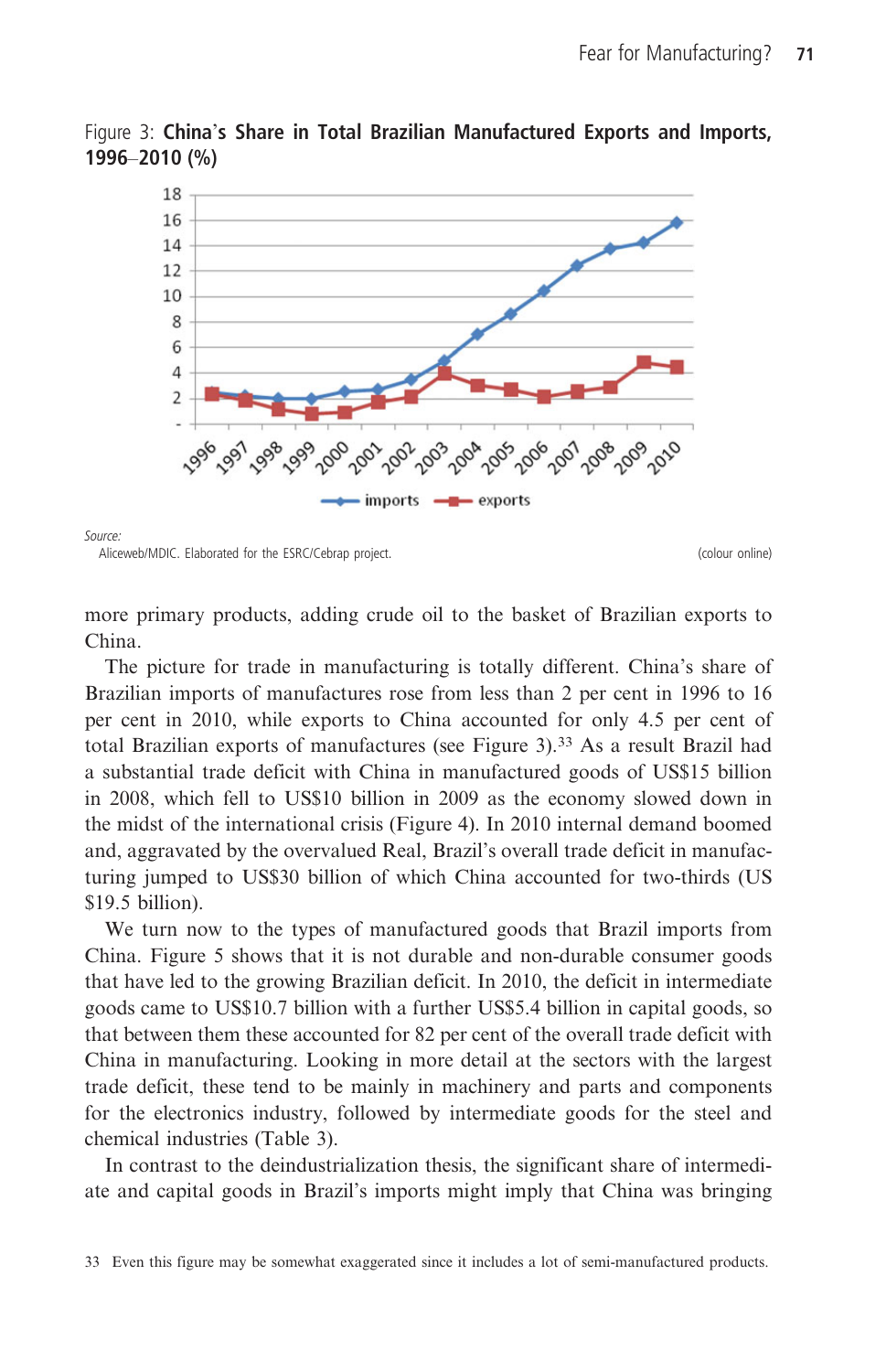



Source:

Aliceweb/MDIC. Elaborated for the ESRC/Cebrap project. The contract of the state of the Colour online)

# Figure 5: Brazil's Trade Surplus/Deficit by End of Use Categories of the Manufacturing Industry with China, 1996–2010 (US\$ million)



about the modernization of Brazilian manufacturing. Reliance on increased imports of intermediate goods could also indicate that Brazil is jumping into maquiladora type industry based on simply assembling final goods, thus paving the way for a hollowing out of its industrial base.

Analysing trade deficits by sector does not indicate the extent of Chinese competition in the Brazilian market. This requires estimates of the extent of Chinese import penetration, defined as the share of Chinese imports in apparent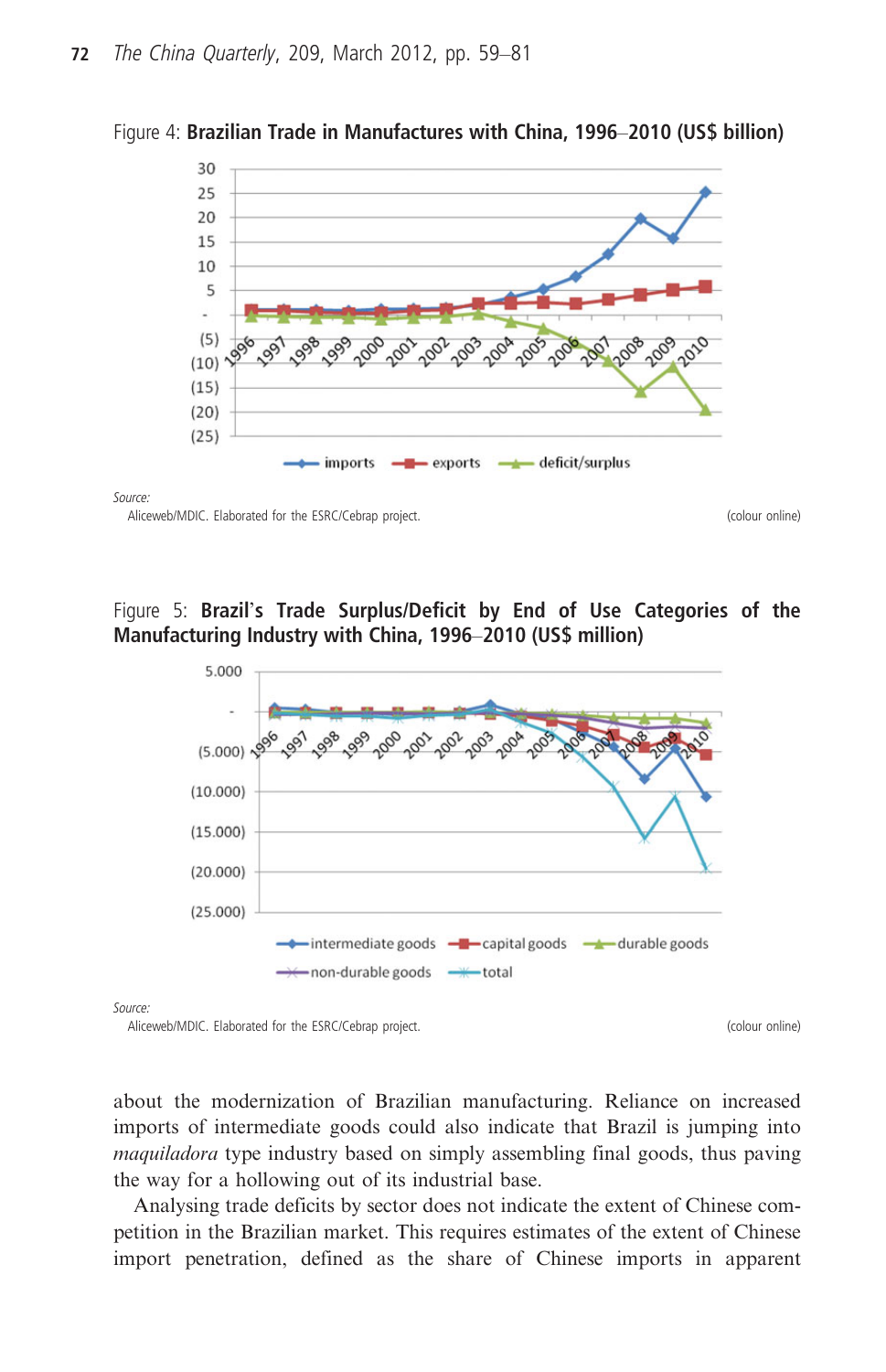| Industrial sectors                                      | 1996           | 2004   | 2008     | 2010     |
|---------------------------------------------------------|----------------|--------|----------|----------|
| Instruments for radio/TV reception and reproduction     | $-126$         | $-368$ | $-1,236$ | $-2.151$ |
| Machinery and electronics equipment for data processing | $-21$          | $-221$ | $-1,768$ | $-2,149$ |
| Basic electronic material                               | $-12$          | $-307$ | $-1,114$ | $-1,607$ |
| Telecommunications equipment                            | $-24$          | $-310$ | $-1,906$ | $-1,497$ |
| General machinery and equipment                         | $\overline{4}$ | $-44$  | $-628$   | $-1,309$ |
| Steel industry                                          | 72             | 363    | $-732$   | $-1,223$ |
| Diverse products                                        | $-143$         | $-116$ | $-5.58$  | $-751$   |
| Organic goods for the chemical industry                 | $-66$          | $-193$ | $-752$   | $-738$   |
| Electrical engines, power generators and transformers   | $-23$          | $-90$  | $-491$   | $-668$   |
| Optical, photographic and movie equipment               | $-40$          | $-198$ | $-876$   | $-580$   |
| Household appliances                                    | $-34$          | $-37$  | $-339$   | $-485$   |
| Inorganic goods for the chemical industry               | $-8$           | $-64$  | $-743$   | $-406$   |
| Source:                                                 |                |        |          |          |

Table 3: Brazilian Manufacturing Sectors with the Largest Trade Deficits with China from 2004 to 2010 (US\$ million)

Aliceweb/MDIC. Elaborated for the ESRC/Cebrap project.

consumption of manufactured products in Brazil.<sup>34</sup> Figure 6 shows the overall level of import penetration both for all imports and for imports from China. Although Chinese import penetration remains relatively low, it increased more than ten-fold between 1996 and 2007 to account for 3.4 per cent of consumption, while overall import penetration has been at around 18 per cent. Since 2007 import penetration has continued to grow and we estimate that currently it is around 5 per cent for China and over 20 per cent for all imports.

It is striking how much the coefficients vary across sectors. By classifying them once again according to Nassif's methodology by type of technology, it can be seen that in the differentiated sectors (machinery and electronics) Chinese import penetration grew more than three times in a very short period, reaching 10 per cent of apparent consumption (Figure 7). Even more interesting, in these sectors, the world import penetration coefficient actually fell to 37 per cent in 2007. Labour-intensive sectors also saw a three-fold increase in Chinese import penetration from less than 1 per cent in 2003 to 2.9 per cent in 2007, accounting for almost a third of total import penetration in these industries. This suggests that the rapid increase in Chinese import penetration has been, at least in part, at the expense of imports from other countries and has not necessarily displaced local production in Brazil. Analysis of sectoral changes in the share of domestic production, Chinese imports and imports from the rest of the world showed that over half the increase in Chinese penetration of the Brazilian market since it joined the WTO in 2001 has been at the expense of imports from elsewhere.35

<sup>34</sup> Apparent consumption is defined as the gross value of industrial production plus imports of manufactures minus exports of manufactures.

<sup>35</sup> See R. Jenkins and A. Barbosa, A Ascensão Chinesa e os Dilemas para a Indústria Brasileira: Pressão Competitiva, Reestruturação Econômica e Emprego (São Paulo: Briefing Paper ESRC/Cebrap Project, 2011), Table 5.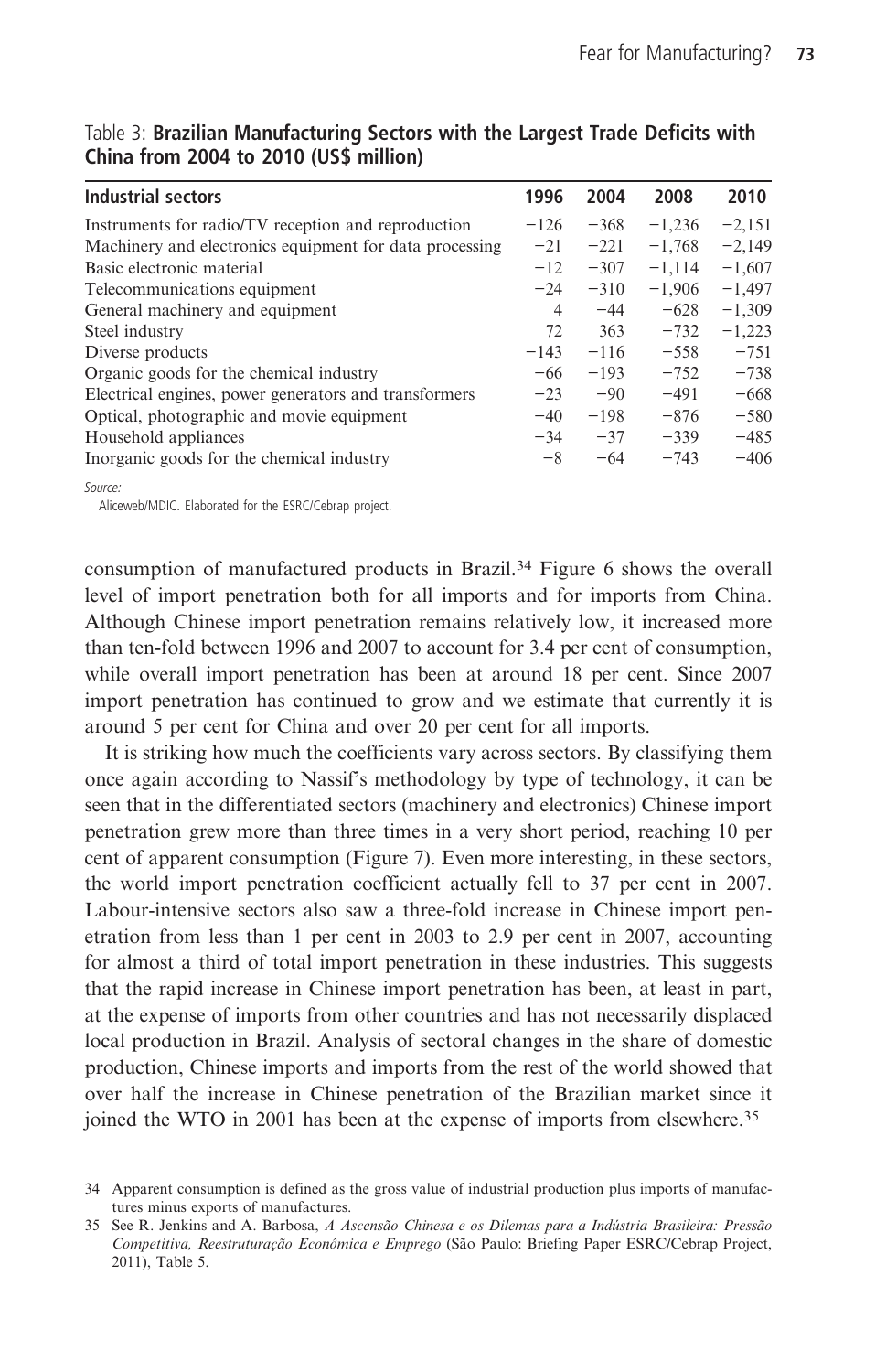Figure 6: World and Chinese Coefficient of Import Penetration in Brazilian Manufacturing, 1996–2007 (% of Apparent Consumption)



Source:

Aliceweb/Mdic and PIA/IBGE. Elaborated for the ESRC/Cebrap project. (colour online) (colour online)

Figure 7: Chinese Coefficient of Import Penetration in Brazilian Manufacturing by Sectors according to Type of Technology, 2003, 2007 (% of Apparent Consumption)



Source:

Aliceweb/MDIC and PIA/IBGE. Elaborated for the ESRC/Cebrap project. (colour online) (colour online)

It is also important to point out that most of the sectors with a high coefficient of Chinese import penetration tend to be at the beginning of their production chains. For instance, whereas the coefficient in synthetic fibers is 7.4 per cent, it falls to 4.8 per cent in textiles and to a mere 2 per cent in the garment sector. In electronics as well, whereas in telecommunications equipment, basic electronic material and machinery and electronic equipment for data processing Chinese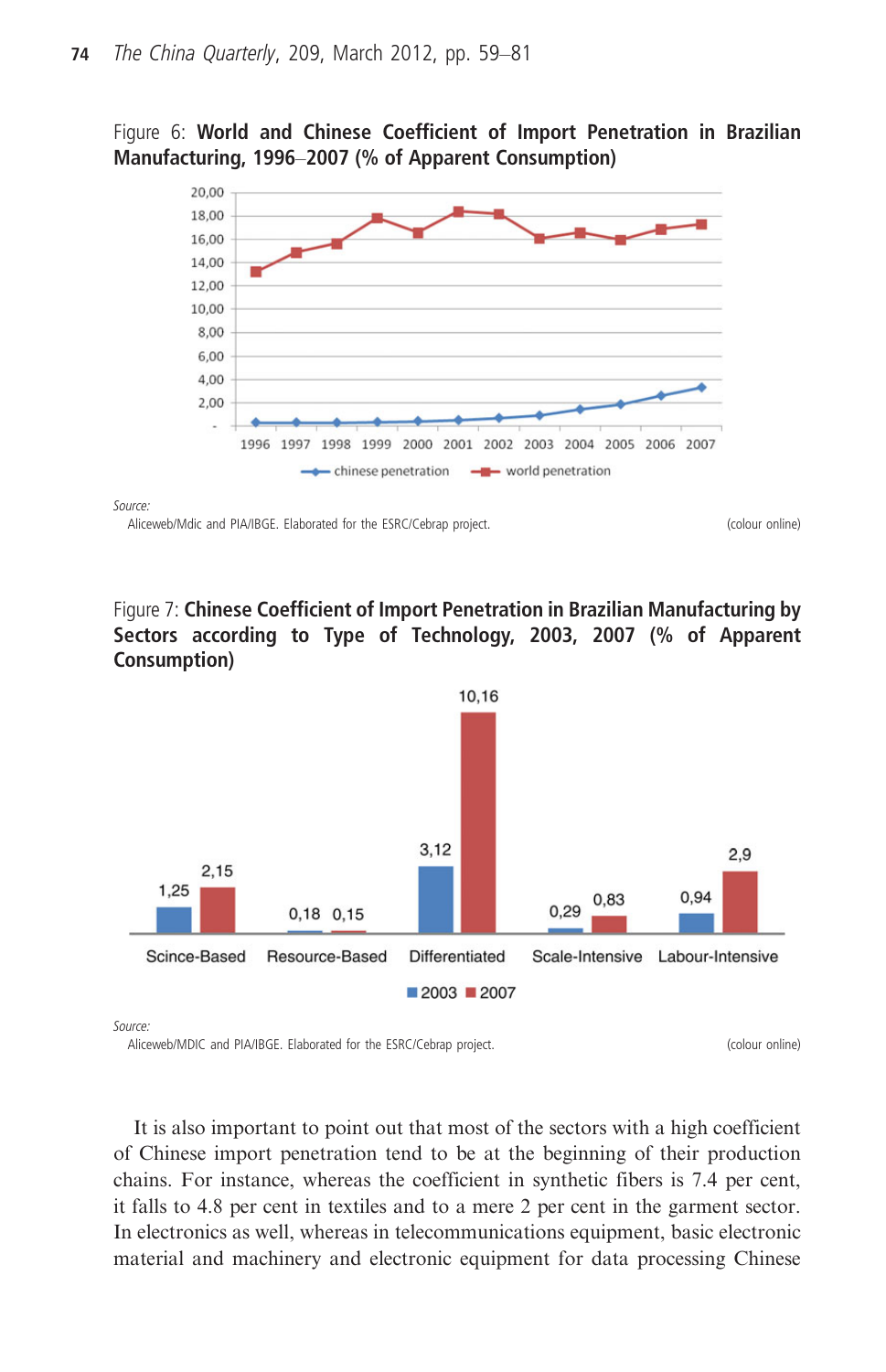penetration is around 12 per cent, in the case of household appliances (consumer durables) the figure falls to 4.6 per cent.<sup>36</sup>

Thus growing Chinese competition tends to be concentrated more on the early segments of the production chain, particularly those with higher productivity levels. The continuation of this trend could lead to increased specialization and fewer industrial linkages within the manufacturing sector. This should not be seen as an inexorable process if we take into account the policy space for a different set of exchange-rate and interest-rate policies, if supported by industrial and technology policies for some niches and sub-sectors of Brazilian industry. We should also be cautious in extrapolating these figures as though they would continue to grow without eliciting any reaction in Brazil and worldwide. Other countries may well adopt protectionist policies and a stalemate in the ongoing "exchangerate war" with China may also come about.

The competitive pressure on the Brazilian industrial system from China, albeit small, is growing fast and at different speeds across sectors. The continuation of current trends would make the hollowing out of Brazilian manufacturing a real possibility. On the other hand, the size and coherence of the internal market and the public policy options and institutions available mean that a different pattern of development is possible.

# Chinese Competition and Brazilian Exports

It is not only in the domestic market that Brazilian industry has been affected by Chinese competition. Contrary to the expectations of those who predicted that only Mexico amongst the major Latin American countries would face serious problems from Chinese competition in their export markets, the evidence suggests that Brazilian exporters have been affected. A recent survey by the Brazilian National Confederation of Industries reported that over half of the Brazilian exporters covered faced competition from China in foreign markets and that two-thirds of these had lost customers to Chinese exporters.37 Several reports by the Sao Paulo Federation of Industries have made estimates of the negative impact of Chinese competition on Brazilian exports to the US, the EU and Argentina suggesting that there have been significant losses.<sup>38</sup>

There have also been academic studies which have analysed the impact of China on Brazilian exports to the US, the EU and to other Latin American countries.39

<sup>36</sup> Ibid. Table 2.

<sup>37</sup> CNI, Sondagem Especial, Ano 9, No. 1, fevereiro de 2011.

<sup>38</sup> For example Federaçao das Indústrias do Estado de Sao Paulo, A Ascensao Chinesa e os Prejuízos às Exportaçoes Brasileiras para os Estados Unidos (Sao Paulo: FIESP, 2007); Competicão Brasil-China nos Mercados Externo e Interno (Sao Paulo: FIESP, n.d.)

<sup>39</sup> J. Mesquita Machado and G. Tinoco Ferraz, Comercio Externo da China: Efeitos sobre as exportacões Brasileiras (Brasilia: IPEA Texto para Discussão No. 1182, 2006); M. Filgueiras and H. Kume, A Competitividade do Brasil e da China no Mercado Norte-Americano: 2000-2008 (Brasilia: IPEA Texto para Discussão No. 1501, 2010); C. Hiratuka and S. Cunha, Qualidade e Diferenciacão das Exportacões Brasileiras e Chinesas: Evolucão Recente no Mercado Mundial e na ALADI (Brasilia: IPEA Texto para Discussão No. 1622, 2011)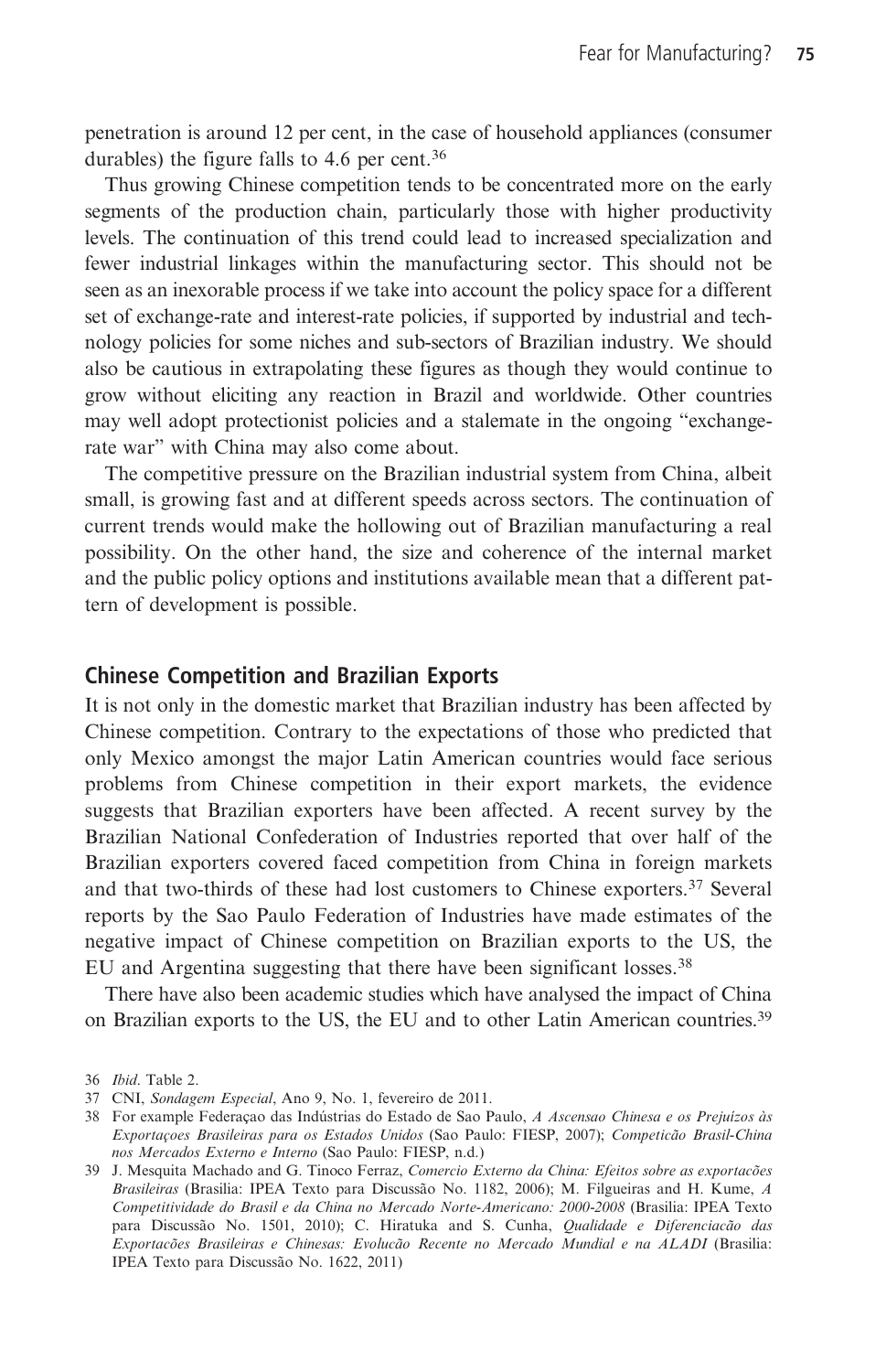These too suggest that exports from Brazil to these markets have been affected by Chinese competition. These studies have in the main focused on the degree of competition which Brazil faces from Chinese goods in export markets and the products where this competition occurs. Our research has tried to measure the extent of the impact which Chinese competition has had on Brazilian exports to the various markets. We focus on the US, the EU and Brazil's four most important markets in Latin America – Argentina, Chile, Mexico and Venezuela.

In order to do this we used an extension of Constant Market Share analysis developed by Chami Batista.<sup>40</sup> The gains (losses) of market shares between countries are related to their relative growth rates. In other words, countries gain from those countries whose exports are growing more slowly and lose to those that are growing faster than their own.<sup>41</sup>

The data were collected for four key years, 1996, 2001, 2004 and 2009. This made it possible to analyse the impact of Chinese competition in three distinct periods. The first, from 1996 to 2001, represents the situation prior to China's WTO accession in December 2001. The period from 2001 to 2004 is a time of transition, before the ending of the WTO's Multifibre Arrangement, which provided for quotas on imports of textiles and garments to developed country markets, on 1 January 2005.<sup>42</sup> It is also a transition period in terms of the opening of Latin American markets to Chinese competition. Finally, 2004–09 covers the years when Latin American exporters were fully exposed to Chinese competition both in developed country markets and within the region. The use of these three periods makes it possible to analyse how competition between China and Brazil has evolved over time in response to the changes in the trade regime and the global financial crisis.

The data on US imports come from the US International Trade Commission (http://dataweb.usitc.gov/) and those for the European Union from the COMEXT database (http://fd.comext.eurostat.cec.eu.int/xtweb/). Product data at the five-digit level of the SITC (Rev.3) were used. In the case of the Latin American countries, data on imports were obtained from UN COMTRADE for all four countries at the six-digit level of the Harmonized System.<sup>43</sup> It was

40 J. Chami Batista "Competition between Brazil and other exporting countries in the US import market: a new extension of constant-market-shares analysis," Applied Economics, No. 40 (2008). pp. 2477–87.

41 The loss of market share by Brazil (B) to China (C), in a particular product i is defined as:

$$
\Delta k_{\rm Bci} = \Delta k_{\rm Bi} k_{\rm Ci}^{\rm t} - \Delta k_{\rm Ci} k_{\rm Bi}^{\rm t} \tag{1}
$$

where:

$$
k_{\text{Bi}}
$$
 is the share of Brazil in total imports of good i by the destination market  $k_{\text{Ci}}$  is the share of China in total imports of good i by the destination market  
Superscript representing the initial year of the period.

Summing over all products gives the aggregate loss of market share to China:

$$
\Sigma \Delta k_{\text{Bci}} = \Sigma \Delta k_{\text{Bi}} k_{\text{Ci}}^{\text{t}} - \Sigma \Delta k_{\text{Ci}} k_{\text{Bi}}^{\text{t}}
$$
 (2)

- 42 Although it should be noted that subsequently the US and the EU imposed new restrictions on Chinese textile and clothing imports.
- 43 This is even more disaggregated than the five-digit SITC level.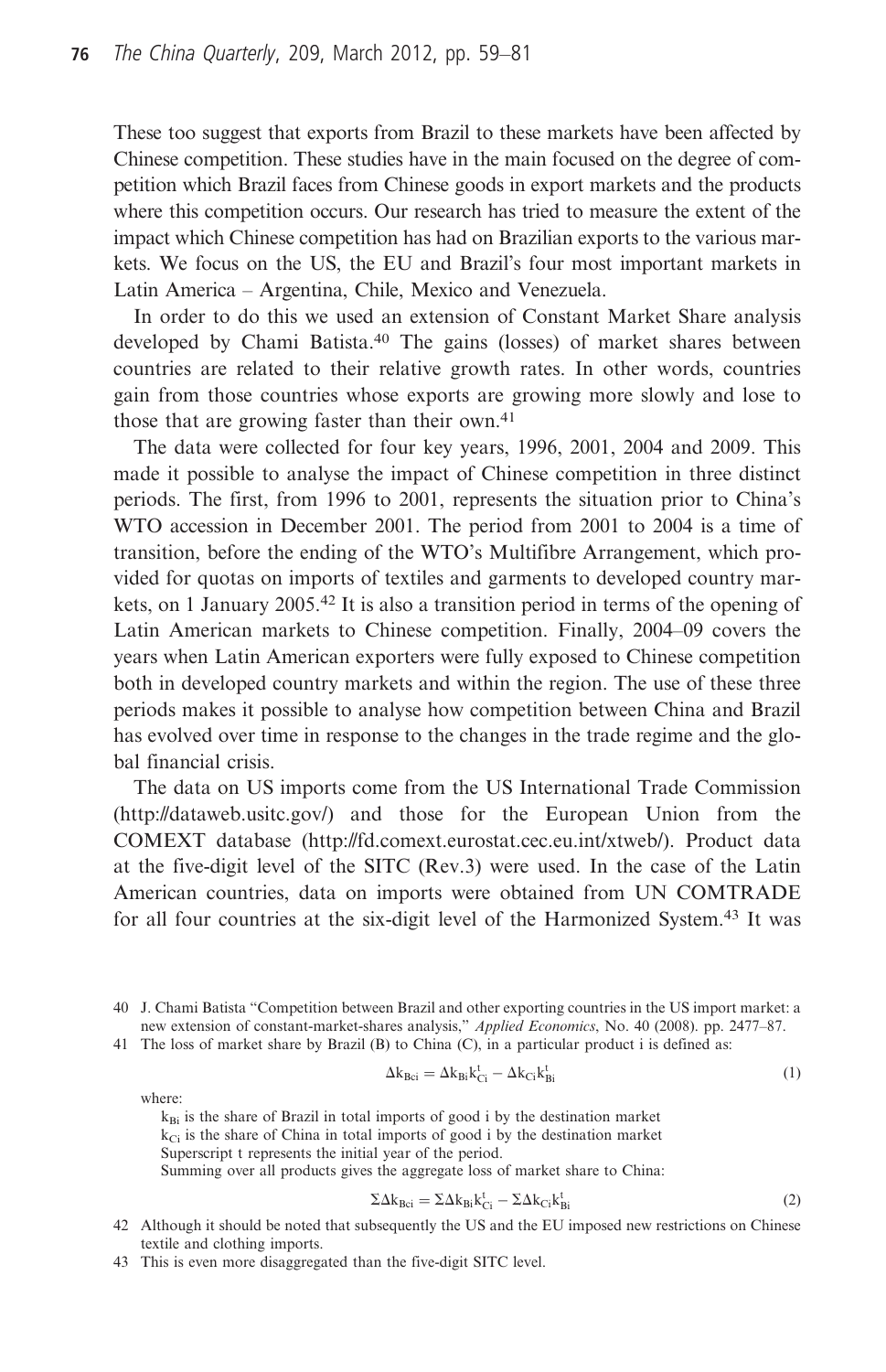|            | 1996-2001 | 2001-2004 | 2004-2009 |
|------------|-----------|-----------|-----------|
| <b>USA</b> | $-0.7$    | $-9.6$    | $-5.3$    |
| EU         | $-2.5$    | $-0.3$    | $-5.9$    |
| Argentina  | 0.1       | $-0.3$    | $-6.8$    |
| Chile      | $-1.2$    | $-1.0$    | $-14.4$   |
| Mexico     | $-0.4$    | $-1.2$    | $-6.6$    |
| Venezuela  | $-0.8$    | 0.2       | $-8.6$    |

Table 4: Displacement of Brazilian Industrial Exports by China in the US, EU and selected Latin American Countries, 1996–2001, 2001–2004, 2004–2009 (%)

Source:

Own elaboration based on USITC, COMEXT and UN COMTRADE data.

important to have a high level of disaggregation in order to ensure that the products being compared were close substitutes for each other.

Table 4 shows how much lower Brazil's exports are in the final year of each period than they would have been if they had not lost market share to China since the initial year. In a few cases (Argentina 1996–2001, Venezuela, 2001– 04) the values are positive, indicating that Brazil gained market share from China in those instances. Prior to China's WTO accession, its impact on Brazilian exports was quite limited but this changed dramatically in the United States from 2001 onwards. In the other markets Brazil did not lose much market share in the years immediately after 2001, but from 2004 onwards there was a significant effect. Interestingly, Brazilian exports of industrial goods to the Latin American countries were affected even more than to the US and the EU in the period from 2004 to 2009. Given that Latin America and the Caribbean account for around half of Brazil's total exports of non-resource based manufactures and that the four countries included here account for about two-thirds of Brazil's exports to the region, the loss of market share here is a serious concern.

Thus, contrary to the optimism of some early commentators, Brazilian exports have not been unaffected by Chinese competition. Products as diverse as footwear, mobile phones, motorcycles, steel tubes, furniture and made-up textiles have been amongst those where Brazil recorded major losses to China in its export markets. This indicates that Chinese competition has not been confined to simple labour-intensive products but has also been faced by Brazilian exporters of more high technology products.

Although the evidence suggests a significant loss of market share to China in Brazil's major export markets, one should be careful not to exaggerate the overall impact that this has had on Brazilian industry. The major part of Brazilian manufacturing production is for the domestic market and exports account for only around a fifth of total output, so that a loss of 5 per cent in exports represents a reduction of only 1 per cent in industrial production. Nevertheless the impact on particular industries, such as footwear and mobile phones where the loss to China was much greater and the share of output exported much higher, was much more serious.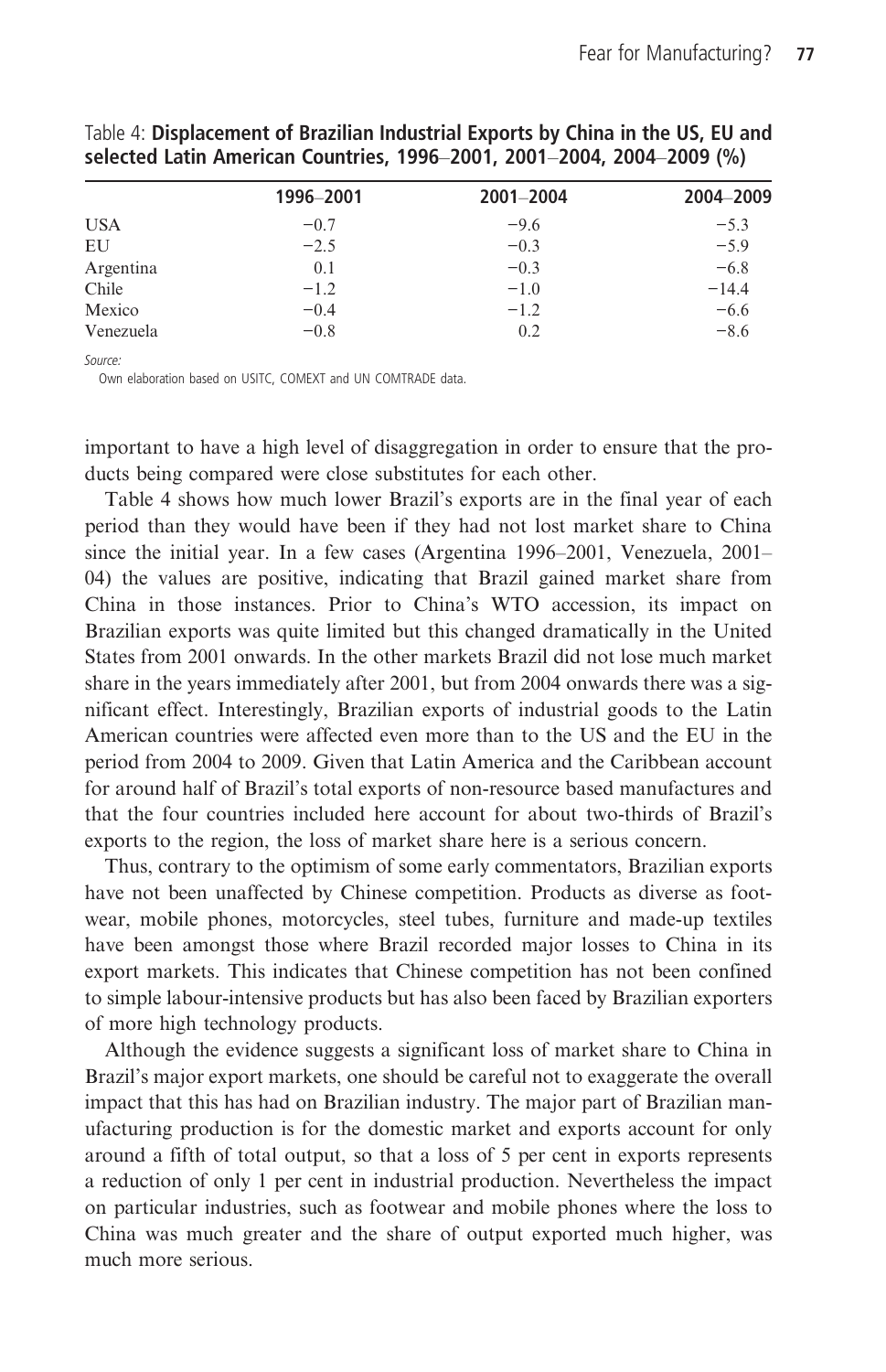As far as foreign exchange earnings are concerned, the loss of earnings from manufactured exports is more than offset by the gains obtained from the growth of primary product exports to China and the effect of Chinese demand on global commodity prices in recent years. It has however contributed to a "primarization" of Brazil's exports reflected in almost a doubling of the share of primary products from 22.8 per cent to 44.6 per cent of total exports between 2000 and 2010, while the share of manufactured goods fell from 59.0 per cent to 39.4 per cent.<sup>44</sup>

## Brazil in a Regional Context

To conclude, we shall consider the extent to which the Brazilian experience can be generalized to the rest of Latin America and the implications of the growing Chinese presence for the challenges faced by industry in the region as a whole. As noted at the outset, Brazil has the most developed and most integrated manufacturing sector in the region and the largest domestic market. Despite this, some of the trends observed in Brazil are replicated throughout Latin America.

First and foremost the rapid increase in imports from China is a feature in all the Latin American countries (see Figure 1). Although, as was seen in the Brazilian case, part of the increase in imports from China was at the expense of imports from other countries, it is certain that domestic producers have also faced increased competition in their domestic markets from Chinese products, as the complaints quoted earlier from industrialists in Mexico, Argentina, Colombia and Peru, as well as Brazil, illustrate. Unfortunately there are no studies available which indicate the extent to which Chinese goods compete with other imports or with domestic production in other Latin American countries and this would be an interesting avenue for future research.

Some rough estimates of the average import penetration of the domestic market for manufactured goods suggest that this is somewhat higher in other Latin American countries than in Brazil. In an earlier study we found that in 2006 Chinese imports accounted for 1.7 per cent of the total demand for manufactures in Brazil compared to 2.5 per cent in Argentina.<sup>45</sup> In Chile in 2006 almost 4 per cent of manufactured goods consumed came from China, while the corresponding figure for Peru and Uruguay in 2007 was almost 5 per cent.<sup>46</sup> This is not surprising since these other economies are smaller than Brazil and tend to rely more heavily on imported manufactures generally.

Clearly as in the case of Brazil, the average level of Chinese import penetration hides considerable variation between different industries. In Argentina, for

<sup>44</sup> Data from SECEX/MDIC. The remaining exports are classified as semi-manufactures.

<sup>45</sup> R. Jenkins, "The Latin American case," in Rhys Jenkins and Enrique Dussel (eds.), China and Latin America: Economic Relations in the 21st Century (Bonn: German Development Institute, 2009), p. 37.

<sup>46</sup> Own estimates from UNIDO data on industrial production and CEPAL data on trade in manufactured goods. Using the same data sources, the estimate for Brazil in 2007 was 2%.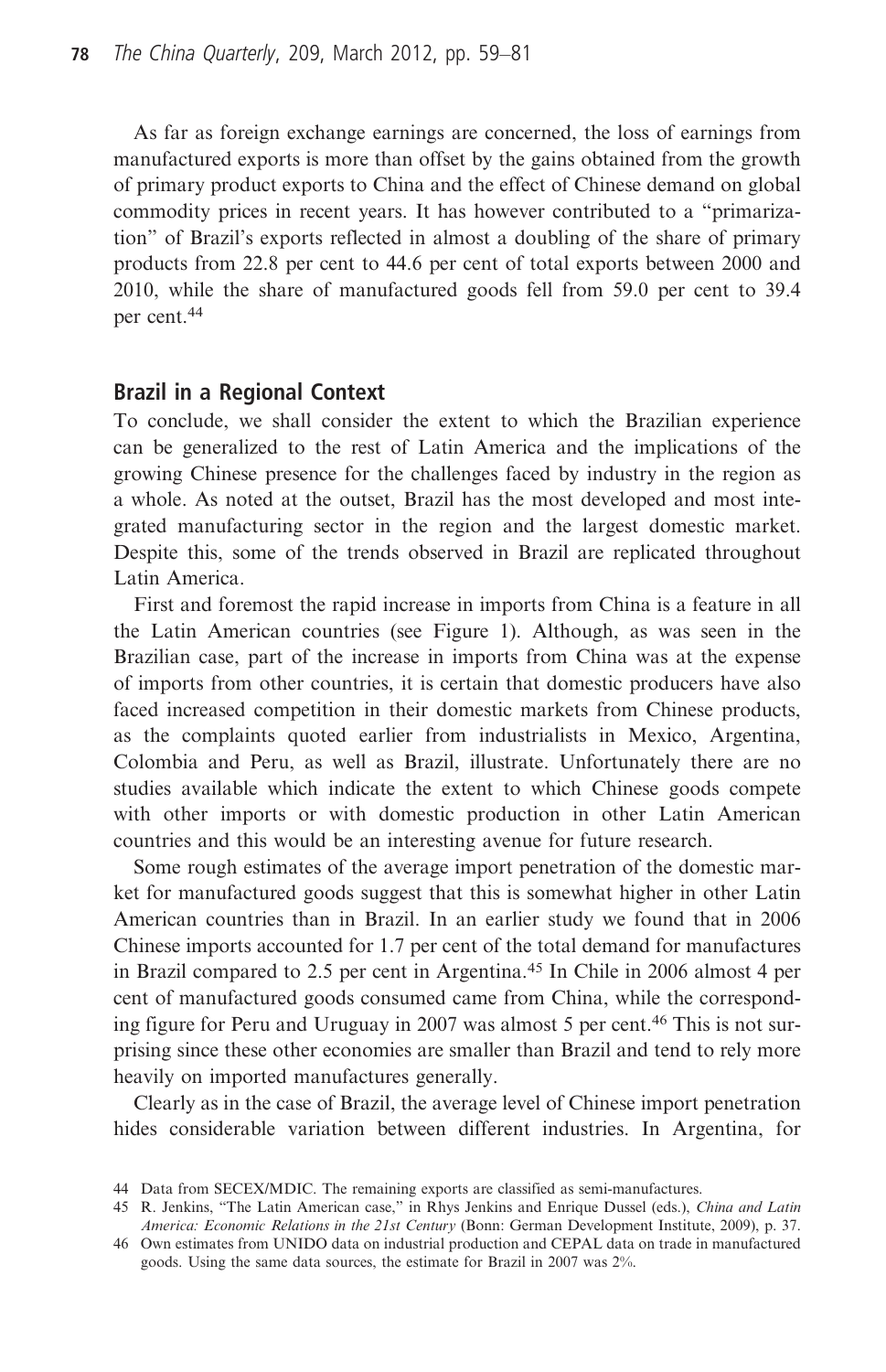example, significant levels of Chinese competition were found in office equipment and computers; electrical motors, generators and transformers; televisions and radios; and electronic components.<sup>47</sup> Again, unfortunately a lack of detailed case studies prevents us from comparing the extent of import penetration in different industries in other countries.

One important difference between Brazil and most of the other countries in the region is the much higher proportion of intermediate products in the basket of goods that it imports from China. In 2009, 57 per cent of Brazil's total imports from China were intermediate goods, the highest proportion by some way among ten South American countries. The only other Latin American country that approached this proportion was Mexico (52 per cent).48 Whereas in Brazil imports of intermediate products were 3.3 times the value of imports of consumer goods from China, the corresponding ratio in Chile and Uruguay was between 0.6 and 0.7, while in Argentina, Colombia, Peru and Venezuela it was between 1.5 and 1.6. This suggests that a process of deindustrialization involving the displacement of producers of final goods and the possible loss of entire sectors of industry is more likely to occur in the other South American countries, particularly in Chile and Uruguay, than in Brazil.

While Brazil is an outlier in the region in terms of the impact of Chinese import competition on production for the domestic market, it is much more representative of competition with China in export markets. In terms of the loss of manufactured export markets to China in the US since China's accession to the WTO, Brazil has been less affected than the Central American countries and the Dominican Republic, and at a similar level to Argentina and perhaps surprisingly Mexico.49 It has lost more to China than some of the Andean countries, particularly Chile, Venezuela and Bolivia, whose exports to the US are in any case mainly of primary products. Brazil's exports to the EU were less seriously affected by Chinese competition than to the US after 2001. Its loss of market share in the EU was slightly higher than the average for 19 Latin American countries.

Little is known about the impact of China on regional exports of manufactures from other Latin American countries. Some preliminary data on Mercosur suggests that member countries other than Brazil have not suffered significantly from competition from Chinese imports since they tend to export different products.<sup>50</sup> In Argentina and Paraguay, declining intra-Mercosur trade was due to the loss of market share by Brazil. In Uruguay the share of intra-regional imports remained stable between 2000 and 2009.

While there are no similar studies for Latin America as a whole, or for other sub-groupings, it seems likely that Brazil is the country whose exports within

<sup>47</sup> Jenkins, "The Latin American case," Table 5.

<sup>48</sup> Own elaboration from UN COMTRADE data on imports by Broad Economic Category (BEC).

<sup>49</sup> Jenkins, Chinese Competition, Table 3.

<sup>50</sup> INTAL, "Chinese products' penetration in MERCOSUR imports" INTAL Monthly Newsletter, No. 173, January 2011.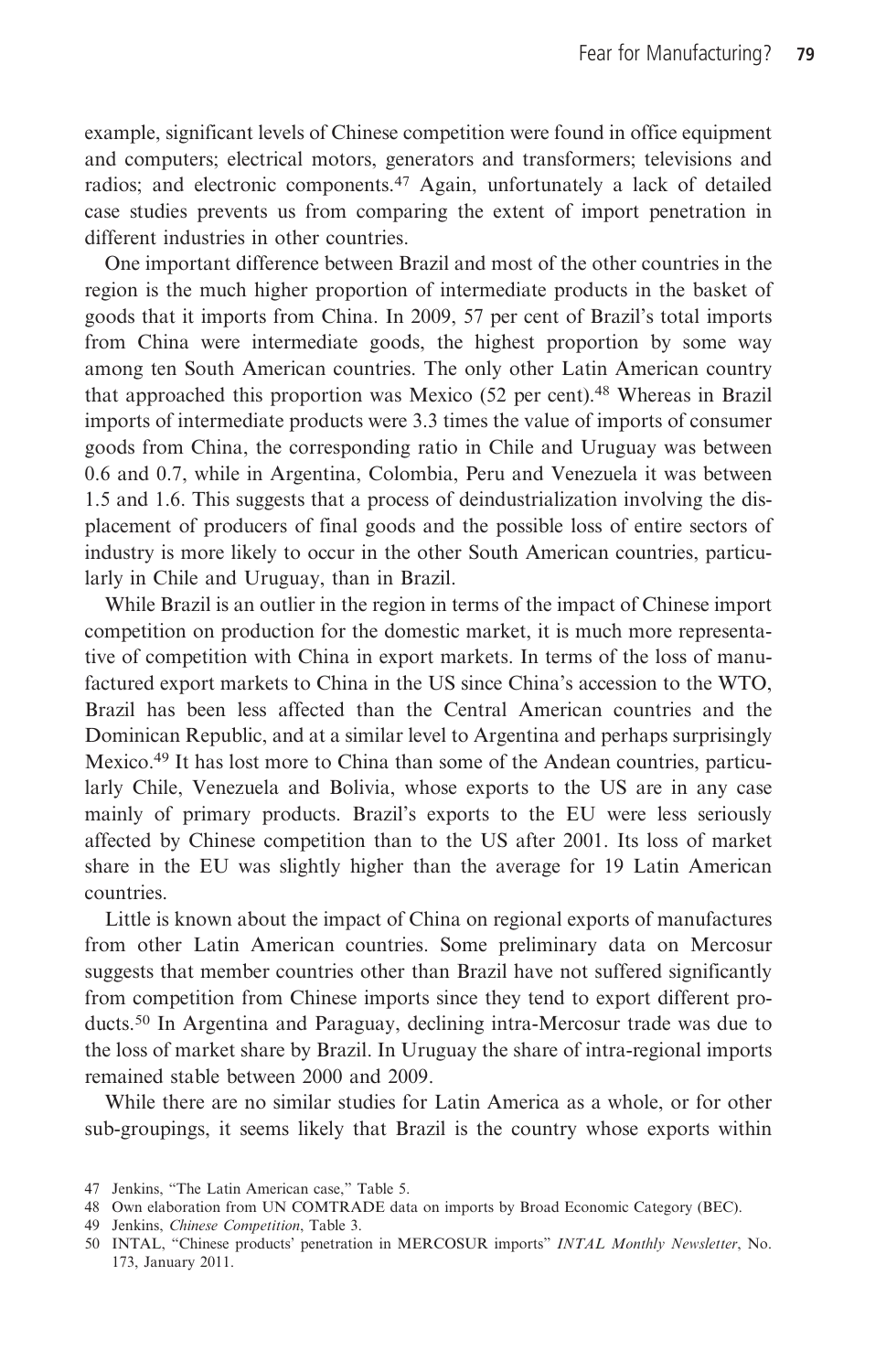the region have been most affected by Chinese competition. Mexico, the other significant exporter of manufactures in Latin America, is so strongly linked to the US market through NAFTA that its exports to the region are relatively insignificant. Nevertheless, given the importance of Brazil in intra-regional trade, the hypothesis that China is contributing to regional disintegration in Latin America merits further consideration in future.

If this were the case, it would raise some important policy questions concerning the process of regional integration. Would it be feasible to launch more specific and long-term initiatives (including loans, market access and infrastructure provision from Brazil) in order to foster production and investment complementarity within Mercosur? Would Brazil be willing to fully integrate some industrial sectors of the economies of the region with its internal market providing a new engine of growth, in addition to commodity exports to China? What would the implications be for the countries – Peru and Chile – that have already signed Free Trade Agreements with both the US and China?

## Conclusion

There is no doubt that the rise of China has created new challenges for Brazilian industry, the outcomes of which are as yet still not clear. While Chinese goods are taking an increasing share of the domestic market, they remain a relatively small proportion of total sales of manufactured products overall. Claims that China is a major factor leading to deindustrialization in Brazil therefore seem exaggerated. Similarly, although Brazil has been losing market share to China in the US, EU and Latin American markets, given the size of the domestic market and the relatively small proportion of industrial output that is exported, this too has not had a major impact on aggregate industrial production up to now.

This is not to deny that at the industry level, some sectors have been affected quite seriously by Chinese competition. As shown above, these are not only traditional industries such as footwear, garments and textiles but also industries which are normally regarded as medium or high technology. Indeed, as far as the domestic market is concerned, the penetration in these traditional sectors has been below average, and the highest level of Chinese share in domestic consumption has been in computers and other electrical and electronic products. In export markets both traditional industries and more advanced sectors have lost market share to Chinese products.

Although Chinese competition in the domestic market overall has not had a major negative impact on manufacturing production or employment up to now, it continues to grow so that there is no room for complacency. An increasingly protectionist response is not a solution in the longer term and would be likely to face challenges within the WTO. In addition, protecting the domestic market from Chinese goods does nothing to reduce the challenge posed by Chinese competition in third markets.